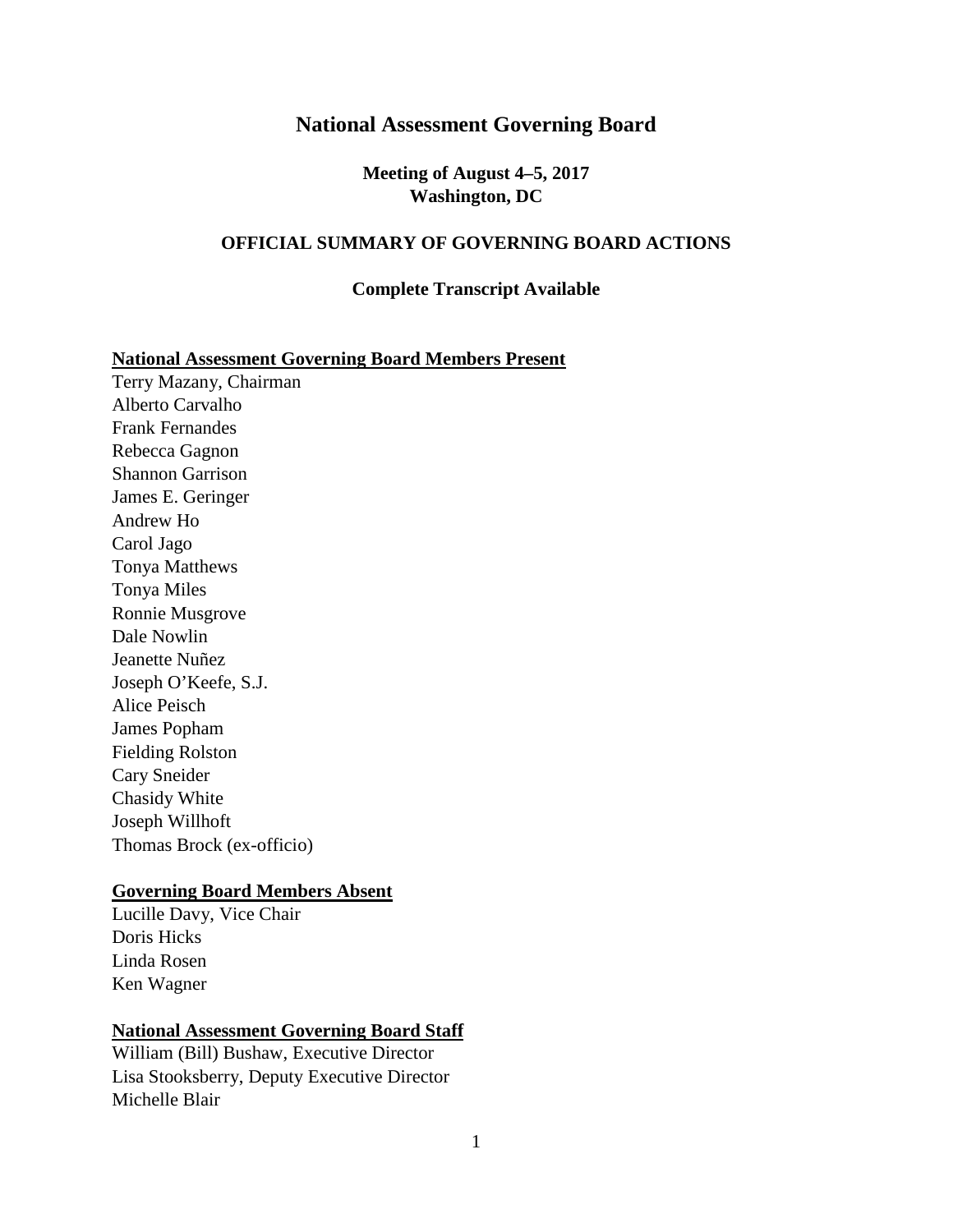Lily Clark Dora Drumgold Stephaan Harris Laura LoGerfo Munira Mwalimu Tessa Regis Sharyn Rosenberg Angela Scott Anthony White

#### **National Center for Education Statistics (NCES)**

Peggy Carr, Acting Commissioner Patricia Etienne Linda Hamilton Dan McGrath Holly Spurlock

#### **District Communications Group (DCG)**

Meredith Davis Amanda Horn Chelsea Radler

**Educational Testing Service (ETS)** Jay Campbell

## **Westat**

Keith Rust Dianne Walsh

#### **Speakers**

Lillian Lowery, Vice President of PreK–12 Policy, Research, and Practice, The Education Trust Carmel Martin, Executive Vice President, Center for American Progress Michael J. Petrilli, President, Thomas B. Fordham Institute

#### **Call to Order**

The August 4, 2017, session of the National Assessment Governing Board meeting was called to order by Chair Terry Mazany at 8:29 a.m.

#### **Opening Remarks**

Chair Mazany recognized the passing of Mitchell Chester, noting that both his presence and insights will be missed deeply.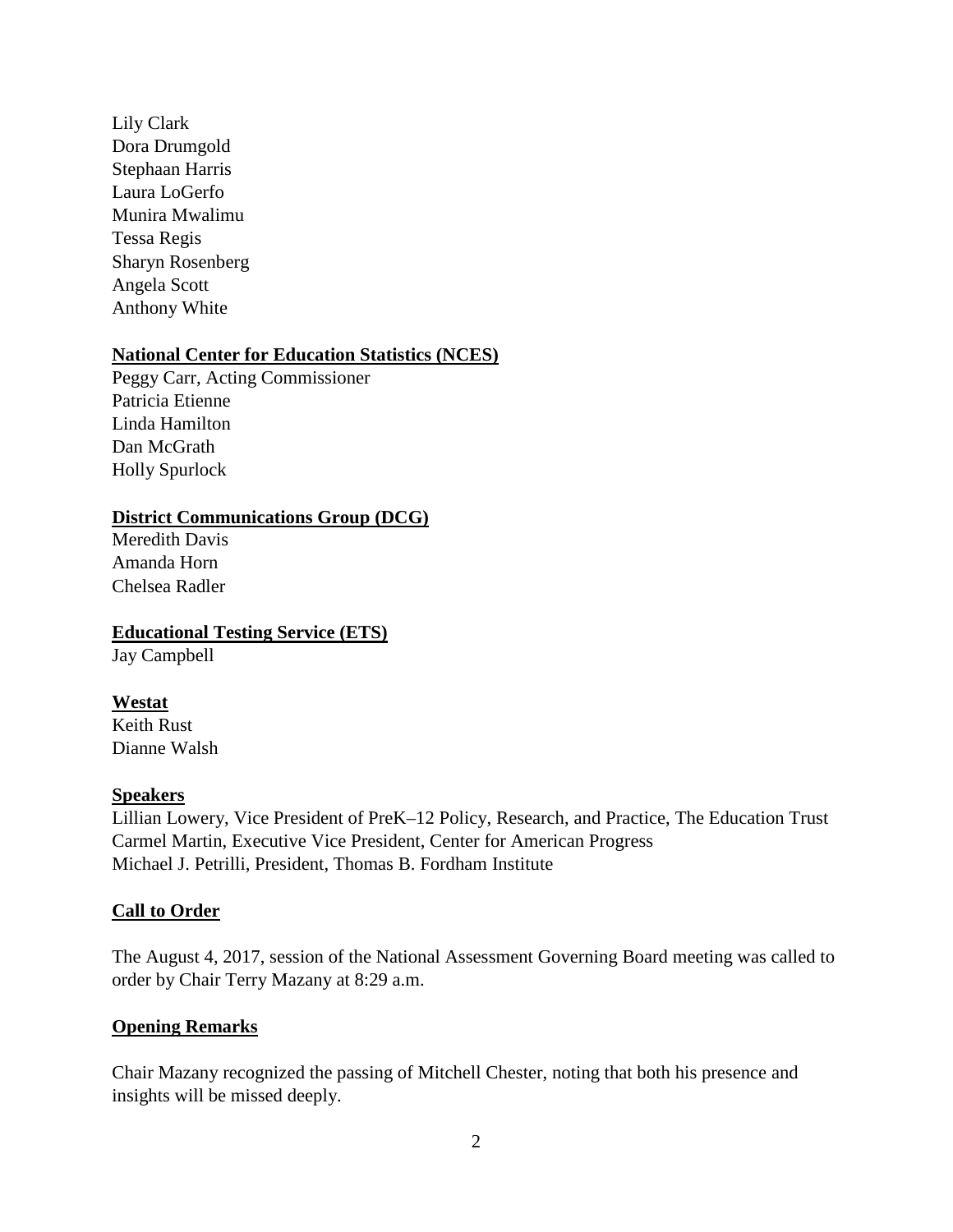Chair Mazany congratulated the following on their recent accomplishments:

- Dale Nowlin was honored as the Columbus North Alumni Association's Outstanding Teacher of the Year.
- Alberto Carvalho was recognized for his leadership, given that for the first time since Florida implemented grade-based accountability, no schools in Miami-Dade County Public Schools were graded as failing.
- Andrew Ho was a featured panelist at the National Conference on Student Assessment.
- Chasidy White participated in Alabama's state superintendents meeting.
- Peggy Carr arranged very successful poster sessions of NAEP secondary research on the Thursday of this Board meeting.

Chair Mazany requested a motion for approval of the August 2017 agenda. Ms. Gagnon moved for approval. The motion was seconded by Ronnie Musgrove and passed unanimously.

Chair Mazany requested a motion for approval of the May 2017 minutes. Joe Willhoft moved the motion. Cary Sneider seconded the motion which then passed unanimously.

#### **Resolution in Memory of the Honorable Mitchell D. Chester**

Chair Mazany read a resolution honoring Mitchell Chester's life, work, and passion for education, and resolved that it be entered into the record of the National Assessment Governing Board. All members of the Board moved and seconded the motion unanimously. The approved resolution is appended to these minutes.

Chair Mazany noted Mr. Chester's dedication to education, as well as his grace, dignity, and geniality. He then invited others to share their thoughts.

- Andrew Ho remembered Mr. Chester's generosity, his ongoing desire to learn and improve, and his ability to always ask the right questions.
- Alice Peisch remarked on Mr. Chester's tenacious advocacy for children; she stated that his passing leaves a large void in the Massachusetts education community.
- Joseph O'Keefe talked about his and Mr. Chester's time spent as classmates, shared history in education, and Mr. Chester's warmth and sense of humor.
- Jim Geringer commended Mr. Chester's contributions and earned legacy in impacting education and student achievement.
- Peggy Carr shared stories and reiterated others' praise. She added that NCES will miss Mr. Chester and his insight.
- Joe Willhoft praised Mr. Chester's dedication to constant improvement and his mentoring of state commissioners around the country.
- Alberto Carvalho noted that Mr. Chester was always informed, interested, and that his constant striving for best practices will be missed.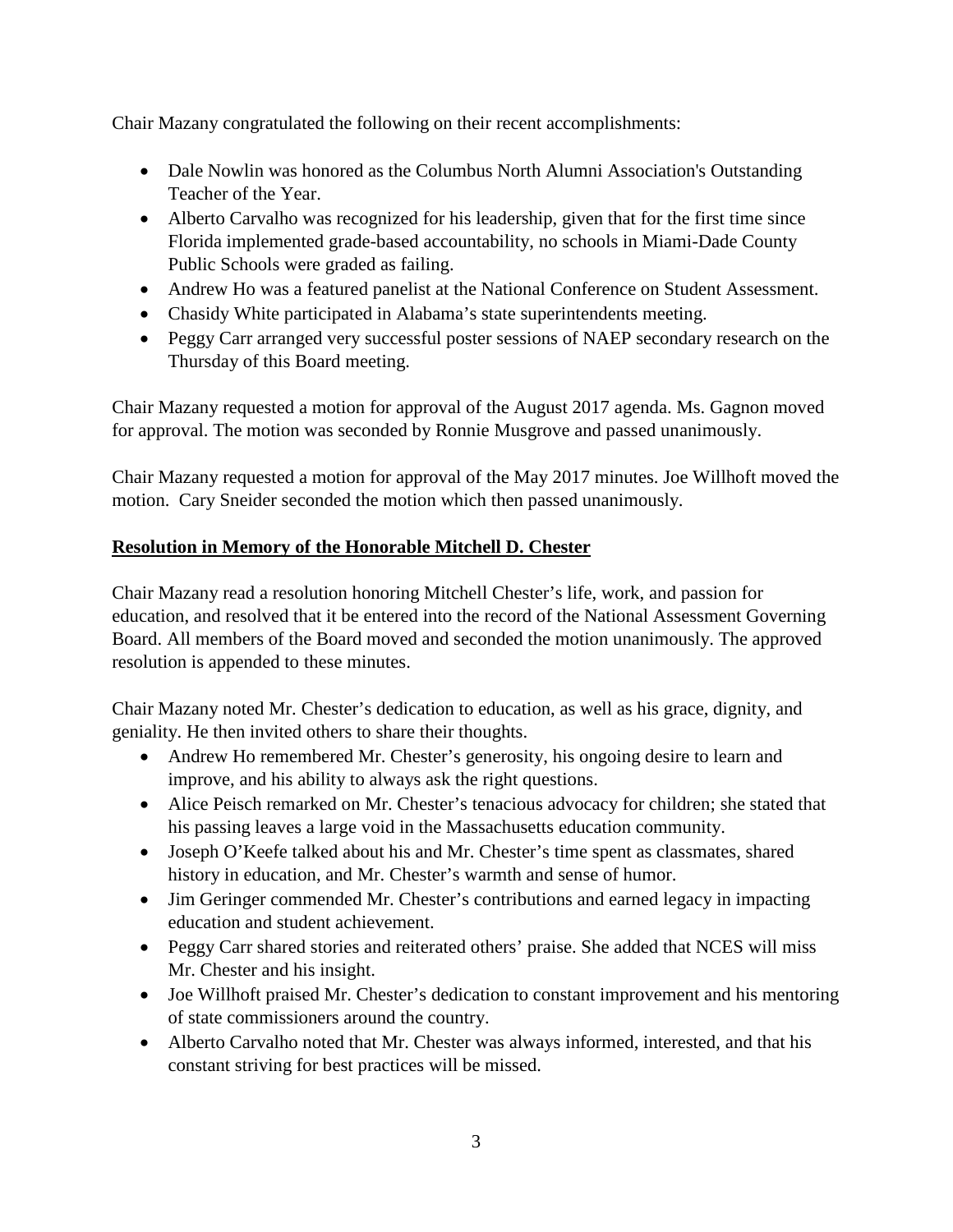Chair Mazany thanked members for their remarks and called for a moment of silence.

#### **Executive Director's Report – Strategic Vision**

Executive Director Bill Bushaw presented the progress report that showcased accomplishments from the first year of the Strategic Vision's implementation; the annual progress report was included in the Board materials. Mr. Bushaw highlighted the impact of the Strategic Vision on the staff by noting how it has:

- organized the Governing Board's work, especially in enhancing collaboration across various committees and staff members;
- confirmed the intentionality of the Board's work, underlying the importance and value of the Board's activities as they connect to the Strategic Vision's goals to inform and innovate;
- enabled more deliberative long-term planning; and
- helped the staff and Board be accountable to themselves and each other.

In addition to annual progress reports, he explained that the Board's committees will have more frequent discussions of various activities included in the Strategic Vision. The impact and success of activities in the Strategic Vision are not always easily measured. Mr. Bushaw expects to have more concrete metrics on Inform-related activities next year, pending the award of a new communications contract which will include new tracking and reporting tools. However, he noted that upon the conclusion of the Strategic Vision in 2020, it is expected that the Board will not know the full impact of its work, as the direct impact might not be evident until years after the Vision is implemented.

Chair Mazany opened the floor to questions.

Board members commented on the value of annual progress reports during the implementation phase and the importance of measuring the progress of the Board's efforts. Alberto Carvalho emphasized that while the Strategic Vision's direct impact on student achievement may not be measurable during the tenure of current Board members, it is worthwhile to measure short-term and mid-term impacts resulting from the work, such as policies and best practices adopted by states.

Joe Willhoft expressed concern that some of the Governing Board's responsibilities are not included in the Strategic Vision. Mr. Bushaw confirmed that there are numerous Governing Board activities that are critical to the Board's mission and are not reflected in the Strategic Vision; he emphasized the importance of project management to ensure all of the Board's responsibilities are fulfilled.

In closing, Mr. Bushaw emphasized that the Strategic Vision has already proven itself to be valuable to the Board's work. He advised that the Board should always have a vision document such as this to propel its work forward.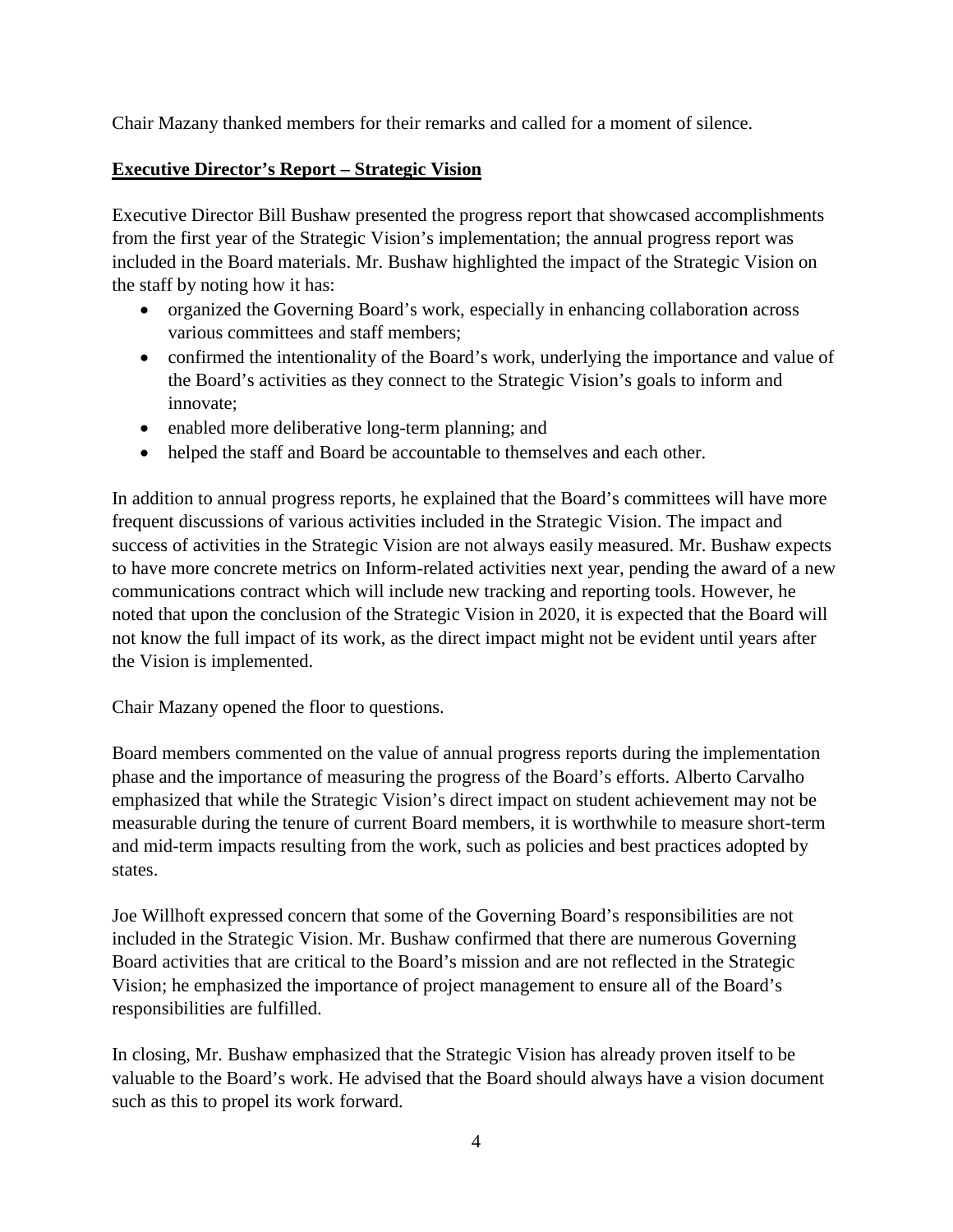#### **NCES Update**

NCES Acting Commissioner Peggy Carr summarized five categories of statistical data at NCES relevant to the Governing Board's deliberations on postsecondary preparedness:

- 1. Longitudinal studies on high school and post-secondary education, as well as a new middle school longitudinal study beginning in 2018.
- 2. Post-secondary studies, such as the National Post-Secondary Student Aid Study, which includes information about college retention, remediation, and course-taking.
- 3. Adult studies and surveys, such as the Program for the International Assessment of Adult Competencies (PIAAC), a basic skills assessment that also focuses on workplace outcomes, and the National Household Education Surveys (NHES) which focus on vocational training, certificates, and licenses.
- 4. Transcript studies, including the NAEP High School Transcript Study.
- 5. Linking studies between the Programme for International Student Assessment (PISA) and PIAAC, and linking  $12<sup>th</sup>$  grade math between NAEP and longitudinal studies.

After the presentation, several Board members expressed appreciation for the longitudinal and remediation information available from these data sources. Ms. Carr noted that the secondary and post-secondary longitudinal studies relate directly to the Board's interests, as they include assessments and in some cases use NAEP items.

In responding to questions, Ms. Carr clarified that the high school, middle school, and postsecondary studies measure some aspects of engagement, social skills, and collaboration, including aspirations for college and career. Ms. Carr also acknowledged that the transcript studies provide information for researchers to evaluate various aspects of remedial course-taking in higher education. Additionally, PIAAC and PISA have been effective tools to inform best practices in high schools, as they deal with literacy.

#### **Recess for Committee Meetings**

The first session of the August 4, 2017 Governing Board meeting recessed at 10:01 a.m. for committee meetings.

#### **Meeting Reconvened**

The Governing Board reconvened in open session at 12:30 p.m.

#### **Overview of the High School Transcript Study (SV #9)**

Linda Hamilton, Statistician at NCES, provided a brief overview of the suite of NCES transcript studies that have been conducted since the 1980's, noting the difference between the longitudinal and cross-sectional studies. NCES uses the School Courses for the Exchange of Data (SCED) as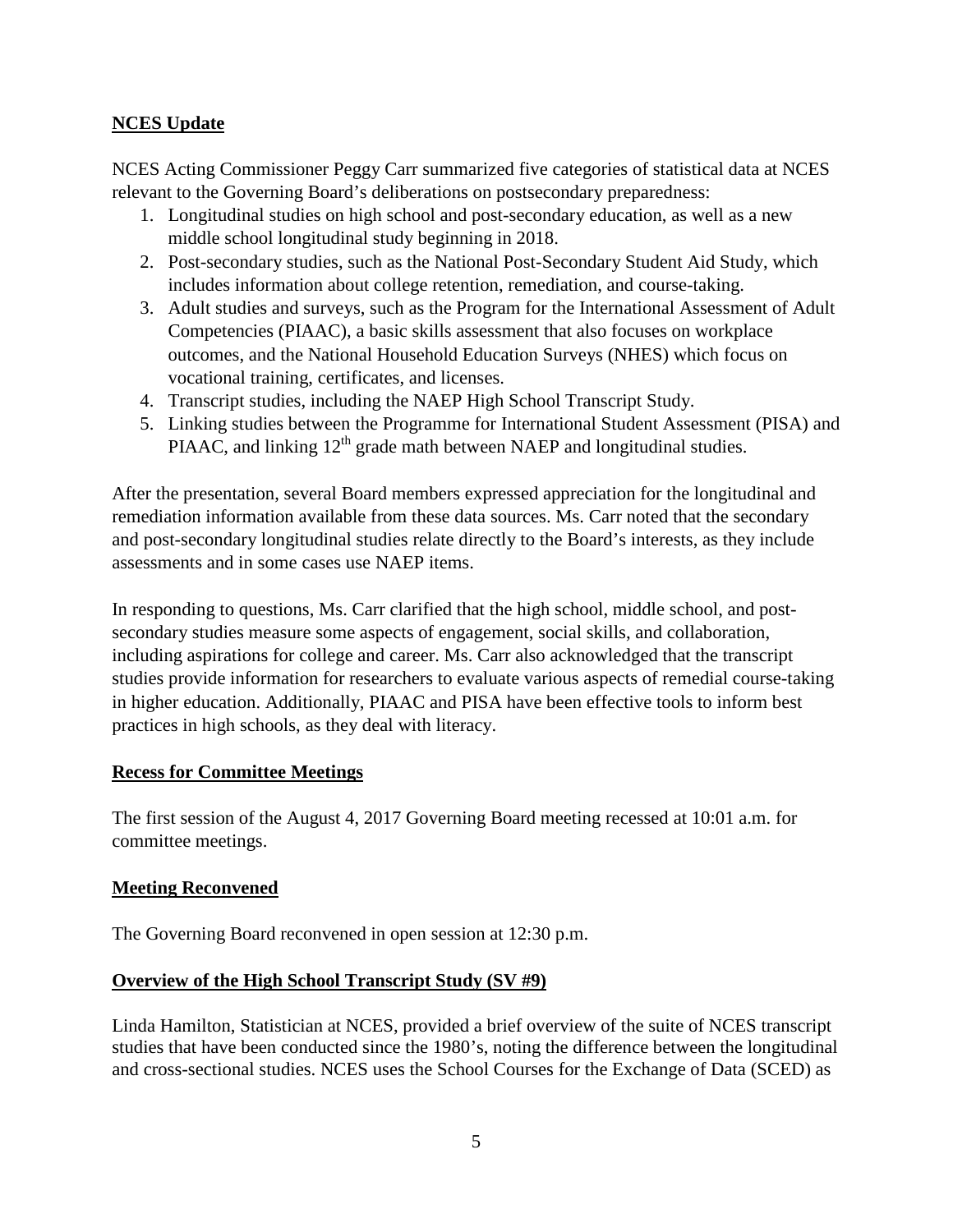a standard course coding system for transcripts, which are student level records containing information on demographics, grades, and credits earned.

The NAEP High School Transcript Study (HSTS) is a nationally representative sample of public and private high school graduates. NCES's target is to collect transcripts of all graduates in schools selected for NAEP, whether or not the graduate actually took the NAEP assessment. Data collection for the HSTS is currently a manual process, requiring staff to go to the schools across the nation and collect paper transcripts after the end of the school year.

The NAEP HSTS includes the following components:

- Course catalogs are reviewed for courses, titles, descriptions, and rigor;
- A school information survey is administered to review diploma types, graduation requirements, and grading scales;
- The NAEP 12th grade assessments scores are linked to students' transcripts, for those students who participated in the assessment, and the contextual information gathered from questionnaires;
- Transcripts are reviewed for courses, grades, credits earned, and standardized test scores.

All the information collected, including courses, credits, and grade point averages, are categorized and standardized for analysis. For example, the average course credits earned are translated to Carnegie Units (one Carnegie Unit is equal to one year-long course).

Ms. Hamilton presented findings from NAEP HSTS, noting that students engaged with rigorous mathematics curricula score higher on NAEP. Over time, the rigor of curricula has increased, although the gap between white and black students' access to more rigorous curricula has widened.

Ms. Hamilton described work being done to expand and innovate the HSTS, which includes studies on the feasibility of collecting transcripts electronically, and reporting results for middle schools and large urban districts that participate in the Trial Urban District Assessment (TUDA). She explained the benefits of moving to electronic collection of transcripts, including potentially eliminating the need for separate data sharing agreements with each state (which are difficult to obtain) and estimated cost savings up to 30 percent.

Chair Mazany opened the floor to questions.

Andrew Ho noted the power of reporting district level HSTS results, and urged NCES to explore the feasibility of reporting state level results to enable benchmarking and to help build a national understanding of what course rigor, grade point averages, and credits earned are, as they relate to academic achievement.

Alberto Carvalho explained that his district, Miami-Dade, is participating in the feasibility study for district level HSTS data to provide a better understanding of the differences across the country between classrooms, schools, zip codes, and urban vs. rural locations. He noted the movement in his district towards standards-based policies for grading, the purposeful efforts to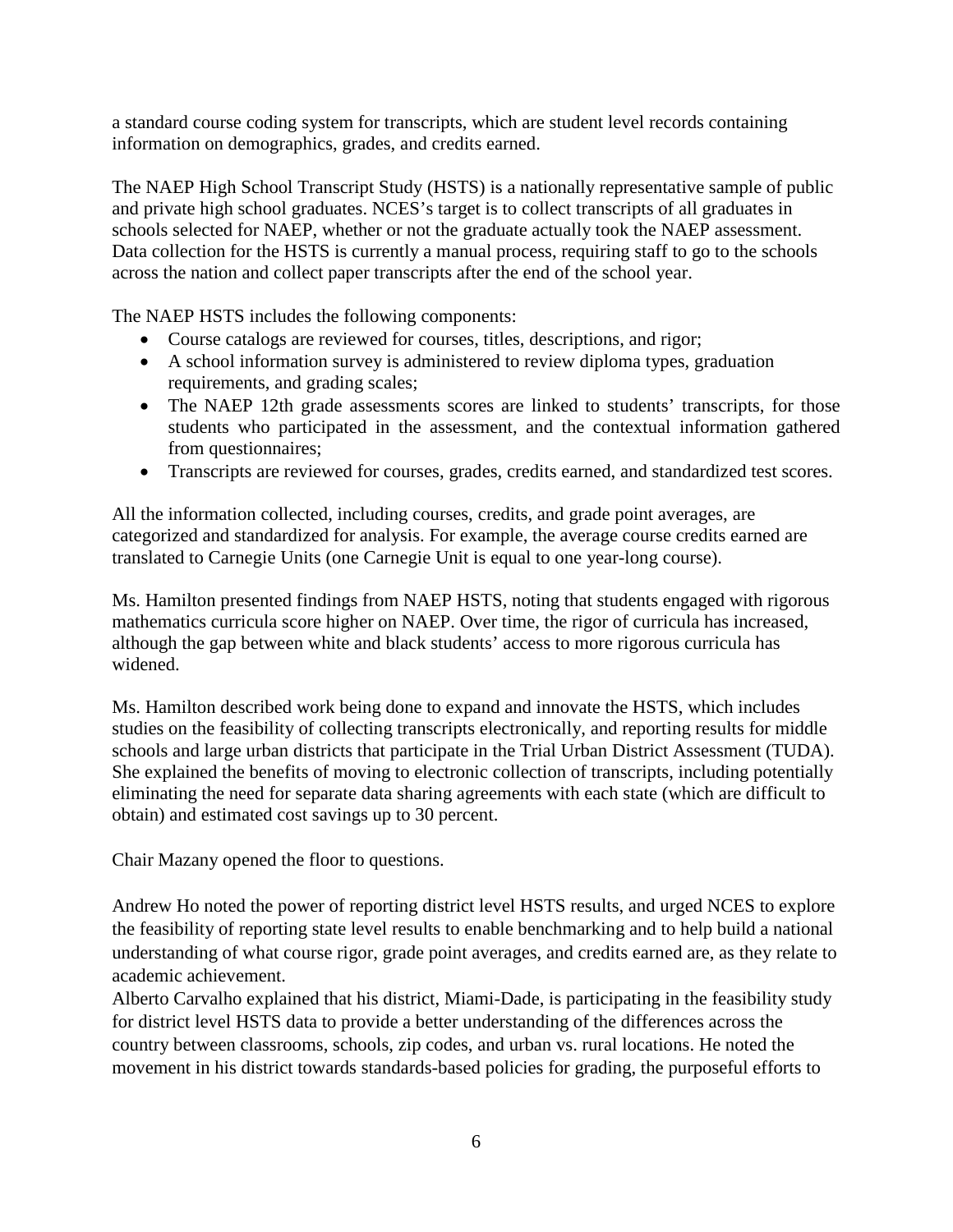increase equity in academic offerings to all students, and parents increasingly understanding the value of a rigorous course over an inflated grade in an unchallenging course.

Board members discussed how to best interpret the HSTS results, noting concern with the prevalence of grade inflation, course titles sounding more rigorous than the curriculum's content, and the disconnect between students' standardized test performance and grades. The Board engaged in a discussion of how best to categorize and interpret the rigor of high school courses, given the known variance across the nation.

- Joe Willhoft requested an analysis that addresses the varying levels of course rigor within schools, with a reasonable norm for schools to compare themselves to.
- Tonya Matthews asked how the Board could translate the studies' findings into actionable communications to schools, given there is no real standardized definition of course rigor.
- Chair Mazany agreed that there needs to be better consensus on the levels of rigor and what they mean.

Board members discussed their concerns regarding equity in opportunity for students to access rigorous coursework.

- Rebecca Gagnon stated that it is critical to make visible the inequitable access to rigorous courses young students have depending on their school or district. She expressed support for the middle school transcript study, as courses taken in middle school impact the options students have when they enter high school.
- Mr. Carvalho asserted that these inequities are driven by the opportunities adults do or do not provide to students (rather than the notion that students choose not to take the rigorous courses).
- Jim Geringer observed the opportunity gap experienced by many students in smaller or rural schools, noting that as a result more students are completing high school online to access more diverse and rigorous course offerings. He noted that online learning opportunities are available to all students, and this presents a challenge to NCES to include these students in transcript studies.

Tonya Miles asked if studies of middle school coursework could help explain gaps seen in later grades. Ms. Hamilton said that NCES is able to do that, as they increasingly receive transcript information from middle schools.

Joseph O'Keefe asked if there is any information from the study related to students with limited English proficiency. Ms. Hamilton affirmed that there is a flag for limited English proficiency.

#### **Recess for Break**

The August 4, 2017 Governing Board meeting recessed at 1:43 p.m.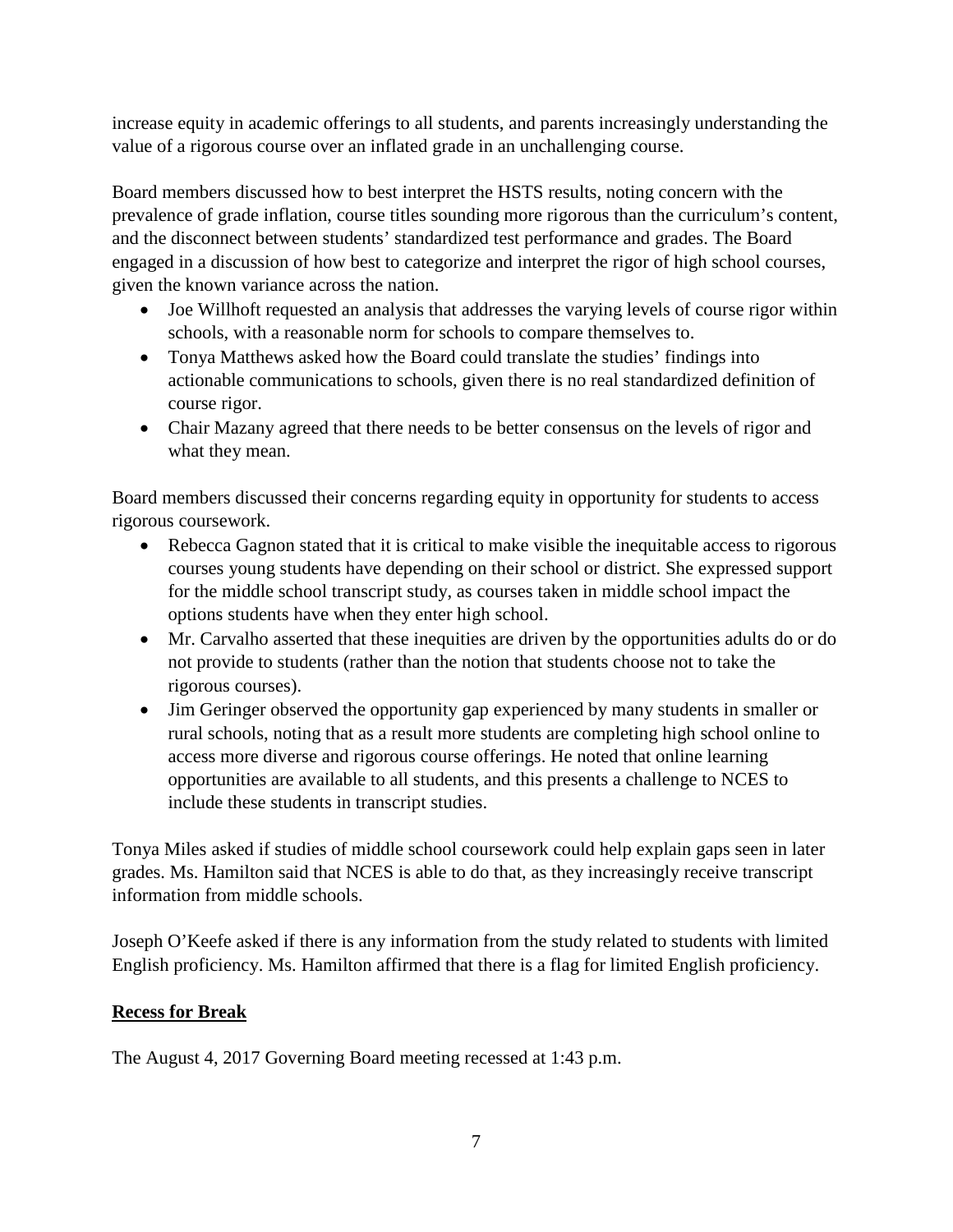#### **Meeting Reconvened**

The Governing Board reconvened in open session at 2:00 p.m.

#### **Priorities for the NAEP Assessment Schedule: Panel Discussion (SV #9)**

Chair Mazany highlighted the Governing Board's well-established practice of gaining input and guidance early in its deliberative process to inform its policies. He observed that when he began his term on the Board, the NAEP budget was experiencing severe cuts and the Board was in a defensive posture to preserve the essence of the schedule and its integrity. Today, the Board is in a much different position as it considers its foundational responsibility to set the NAEP Schedule of Assessments with a restored budget and a Strategic Vision in place.

Carol Jago served as moderator of the session and began by introducing the following panelists of education policy experts:

- Lillian Lowery, Vice President of PreK–12 Policy, Research, and Practice, The Education Trust;
- Carmel Martin, Executive Vice President, Center for American Progress; and
- Michael J. Petrilli, President, Thomas B. Fordham Institute and Research Fellow at Stanford University's Hoover Institute.

Ms. Jago reviewed the following discussion questions to frame the panel and Board discussions:

- 1. What is the value of providing NAEP national-only results, as compared to providing state and TUDA results?
- 2. What is an ideal interval between assessments (i.e., two years, three years, four years)?
- 3. Are there other domains of knowledge and skills the Governing Board should consider assessing than the ones already scheduled? In addition to, or in place of?
- 4. Should the administration of some assessments be restructured, possibly providing subscale scores, i.e., science, technology and engineering literacy, and mathematics (STEM); reading and writing (ELA); civics, geography, U.S. History and economics (social studies)?

Ms. Jago then invited the panelists to make brief introductory remarks.

Ms. Lowery emphasized the value NAEP provides policymakers, educators, and the public as a comparable measure of student academic progress over time and across the states. She emphasized that NAEP's role in providing this comparable data is ever-more critical as states continue to utilize varied standards and assessments; she encouraged the Board to prioritize frequent NAEP assessments.

Ms. Martin championed the critical role NAEP plays in informing education policy and reform at the national level, state, and community levels. She urged the Board to continue investing in state and district level assessments to provide comparability data and also to serve as an external barometer of student progress. She advised the Board to ensure the NAEP assessments stay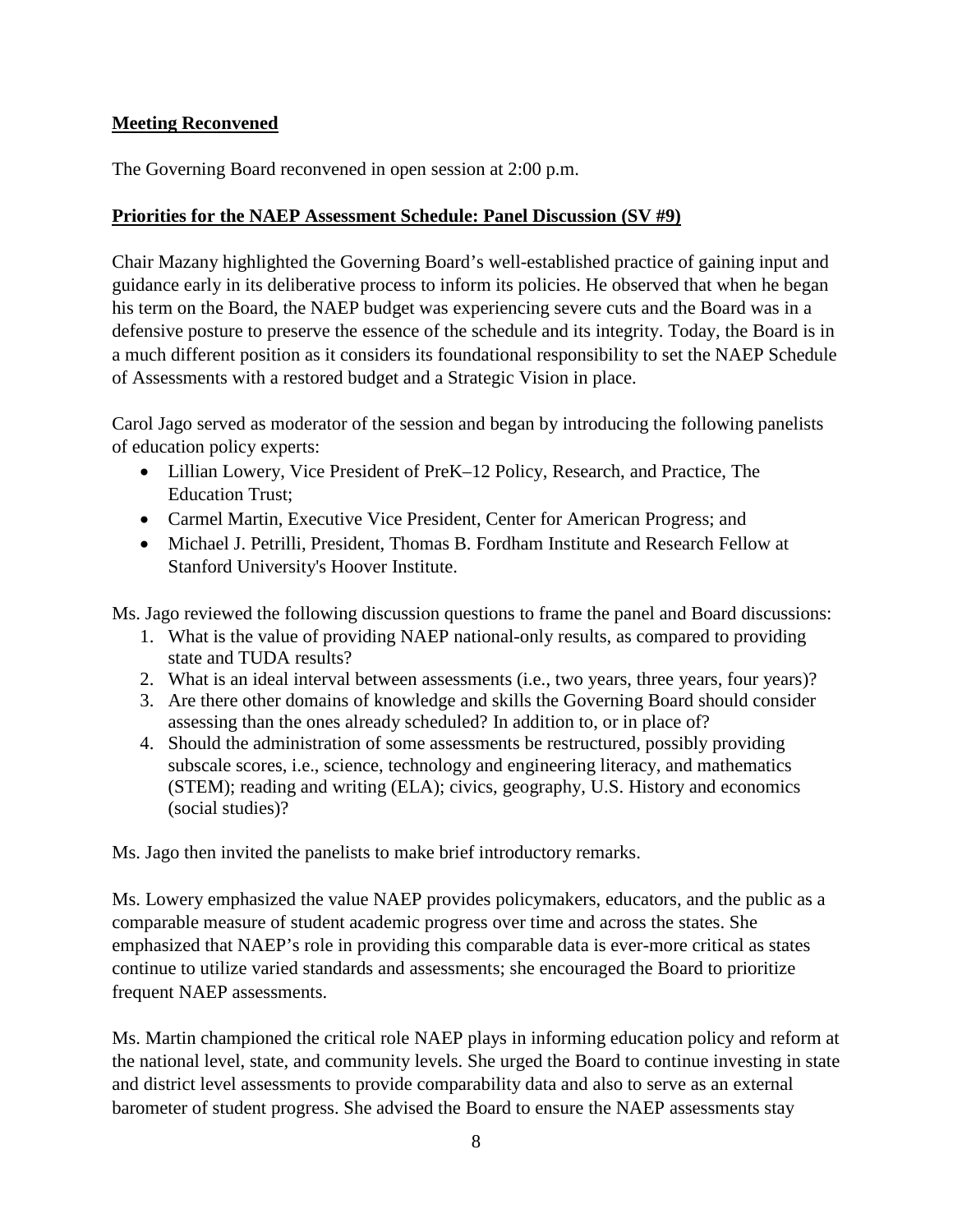current with common curricular standards being used in states, cautioning that the more NAEP deviates from what and when students are being taught, the less policy relevant NAEP will be. Finally, she encouraged the Board to explore assessing skills and competences for career readiness, defined broadly, as well as the impact of social emotional development in the context of learning.

Mr. Petrilli advised the Board to protect NAEP's unique asset––the Long-Term Trend (LTT) assessment, which no other institution or research program has or can have. He agreed with the other panelists that NAEP does provide a valuable check on state assessments, but argued that less frequent reading and mathematics assessments at the state level would be appropriate and result in resources for other important NAEP assessments. He advocated for more NAEP assessments at grade 12, such as state level reading, mathematics and writing scores to provide insights into student academic achievement and preparedness at the end of secondary school.

Ms. Lowery agreed with Mr. Petrilli's recommendation to have grade 12 assessments every four years, noting that it aligns nicely with the four-year cohort graduation rates that states are required to report. She advocated for maintaining the biennial NAEP assessments in grades 4 and 8 in reading and mathematics for the time-being, arguing that there is still a need in the shortterm for more frequent checks on the states. Ms. Martin agreed that it was too soon to decrease the frequency of testing, but thought it would be compelling to do so in the future in order to conduct state level NAEP assessments in other subjects.

Ms. Jago asked if there were any important domains that NAEP is not addressing. Ms. Martin said that it is important to assess problem-solving, adaptive reasoning, and communication skills and to update NAEP to reflect the common standards being used in many states. Ms. Lowery argued that the NAEP student questionnaires could be improved to provide more meaningful contextual data by revising the questions asked and keeping them unchanged over time to provide trend data. Mr. Petrilli suggested that the domains suggested by the other panelists are already adequately assessed by the Programme for International Student Assessment (PISA), and therefore advocated for NAEP to prioritize its traditional focus on academic progress and expand state level results in subjects beyond reading and mathematics.

Ms. Jago asked for input on the value of combining assessments of related subjects. The panelists generally thought this was worth exploring for various subjects, such as reading and writing. Ms. Lowery cautioned against increasing testing time which the volunteering schools might object to, noting the already low numbers of states that volunteered to participate in NAEP grade 12.

Mr. Petrilli restated the need for  $12<sup>th</sup>$  grade state-level assessments, noting the large increases in high school graduation rates and the role NAEP could provide to verify the postsecondary preparedness of those students. Ms. Martin agreed, and suggested that civics and technological literacy should also be included in grade 12 NAEP.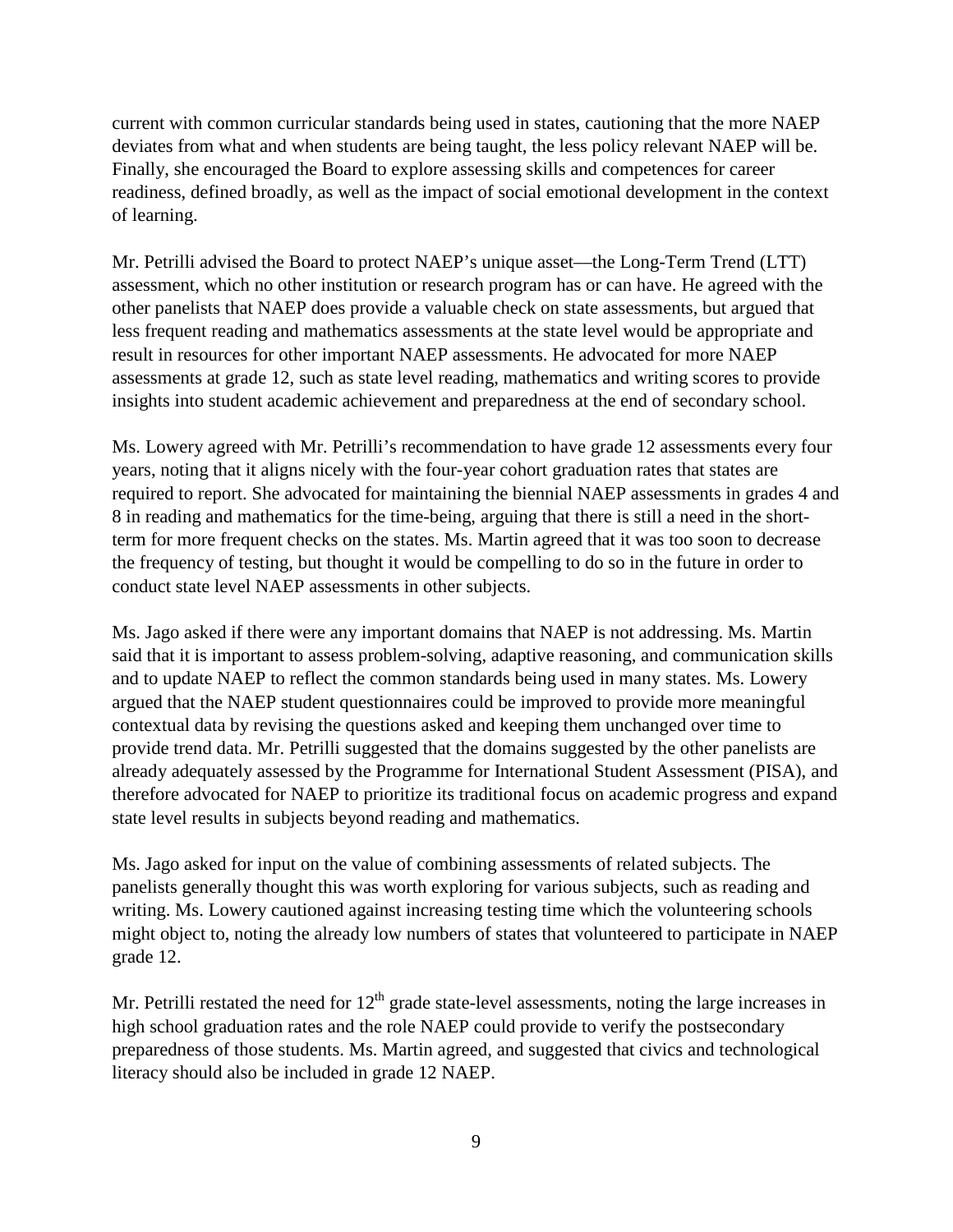Ms. Jago opened the floor to questions.

Board members and the panelists continued the discussion about changing the periodicity of the reading and mathematics NAEP assessments to every three or four years, noting that less frequent NAEP results would provide fewer opportunities to validate states' changes in assessments and proficiency levels inform changes in practice. Ms. Lowery lauded states for building expertise in assessments and noted that as state assessments stabilize, NAEP results every three years might be sufficient.

Joseph O'Keefe asked which subjects beyond reading and mathematics the panelists would prioritize.

- Ms. Martin responded that incorporating technology and engineering literacy (TEL) into science and the civics assessments in grade 12 should be priorities. She encouraged the Board to consider what other domains are critical for students' postsecondary success that are not being well-measured by states, as well as how NAEP could explore assessing other constructs through its reading and writing assessments.
- Ms. Lowery emphasized the need for economics for developing financial literacy and advocated for NAEP to focus on assessing the portable skills students need to be successful, regardless of their pursuits after high school.
- Mr. Petrilli stated that civics and history focused around citizenship is critical for  $12<sup>th</sup>$ grade students. He observed that the current NAEP Assessment Schedule conveys a value of inclusion by assessing a wide breadth of subjects, but suggested that with limited resources the Board should focus on assessing subjects that have an impact on policy discussions.

Tonya Miles asked for the panel's thoughts on assessing the arts, especially as it relates to the TEL assessment and student achievement. Mr. Petrilli believes in the importance of arts but expressed doubt that arts assessments have had impact in policy making. Ms. Martin noted there is no consensus across the country regarding competency in the arts.

Jim Geringer asked the panelists to reflect on the potentially conflicting efforts to preserve data trends versus changing the NAEP assessments to correlate with credentials or degrees that indicate college and career readiness. The panelists indicated there is value in linking NAEP with international surveys, but noted the limitations of NAEP's power to answer certain policy research questions given it does not have student level longitudinal data.

Bill Bushaw asked the panelists for their input on the advantages and disadvantages of the Long-Term Trend (LTT) assessment. Ms. Lowery replied that policymakers and other decision makers value the LTT assessment for information on how the nation's students are performing, and how effectively schools are providing equity in academic and student activities. Mr. Petrilli stated that the LTT holds people accountable; students' performance over decades can be observed in a consistent and standardized manner. Ms. Martin observed the tension between preserving the trend and updating the assessments to maintain their relevance and usefulness, but expressed confidence that it could be done.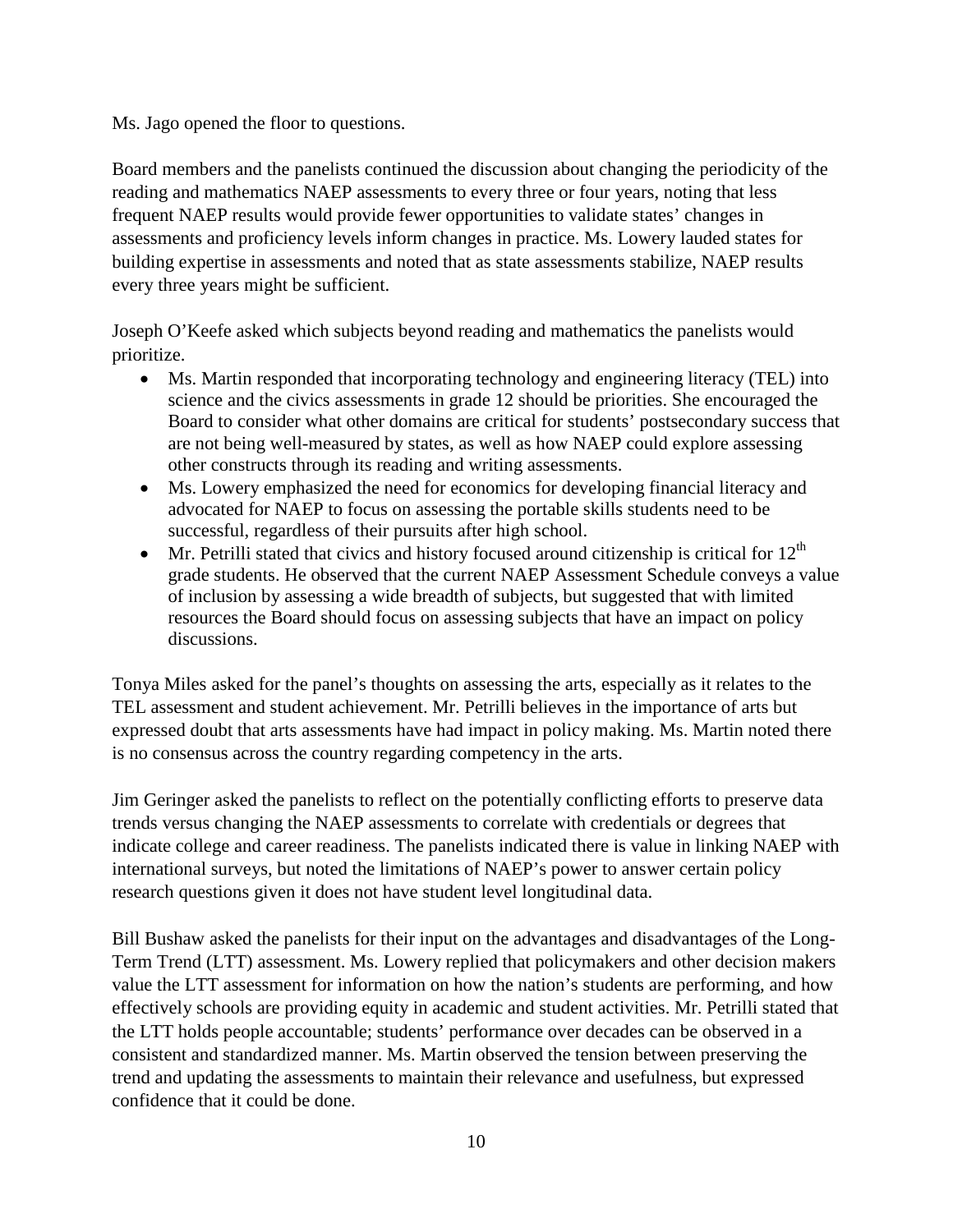Mr. Carvalho asked the panelists if NAEP's analyses of middle school transcripts would be more powerful than reviewing high school transcripts after students have graduated, given the potential opportunity to identify interventions for students entering high school. Mr. Petrilli agreed that this type of research is valuable and can be done with state data, but advised that NAEP is not the best vehicle for this type of analysis. Ms. Martin agreed that NAEP does not tell how to improve, but rather identifies where problems exist.

Ms. Jago thanked the panel for their candor and expertise.

#### **Priorities for the NAEP Assessment Schedule: Overview of Breakout Session Goals (SV #9)**

Chair Mazany explained that the Board would meet in small groups to consider the panelists' comments in relation to the NAEP Assessment Schedule, noting that Board action to extend the NAEP Assessment Schedule through the year 2028 is expected to occur in 2018. He thanked Alberto Carvalho, Jim Geringer, Jeanette Nuñez, and Fielding Rolston for agreeing to serve as facilitators of the breakout sessions.

To ground this discussion with realistic expectations regarding the timeline associated with NAEP assessment changes, Chair Mazany invited Peggy Carr to briefly outline the steps involved in modifying existing assessments or developing new ones. Ms. Carr explained that after a framework is revised it requires approximately four years to develop and pilot items before the revised assessment can be operational; if developing a new framework then an additional 18 months is required before the assessment can be operational. Therefore, Chair Mazany reminded the Board that any bold changes to the NAEP Assessment Schedule would not likely be operational in the short term. He advised that while their tenure as members may expire before the results of this effort are realized, careful deliberations are critical to NAEP's future success.

#### **Recess for Breakout Sessions**

The August 4, 2017 Governing Board meeting recessed at 3:23 p.m. for Board members to participate in breakout sessions.

#### **Meeting Adjourned**

The August 4, 2017 Governing Board meeting adjourned upon the conclusion of the breakout sessions.

#### **Meeting Convened: OPEN SESSION**

The August 5, 2017 Governing Board meeting convened at 8:30 a.m. in open session.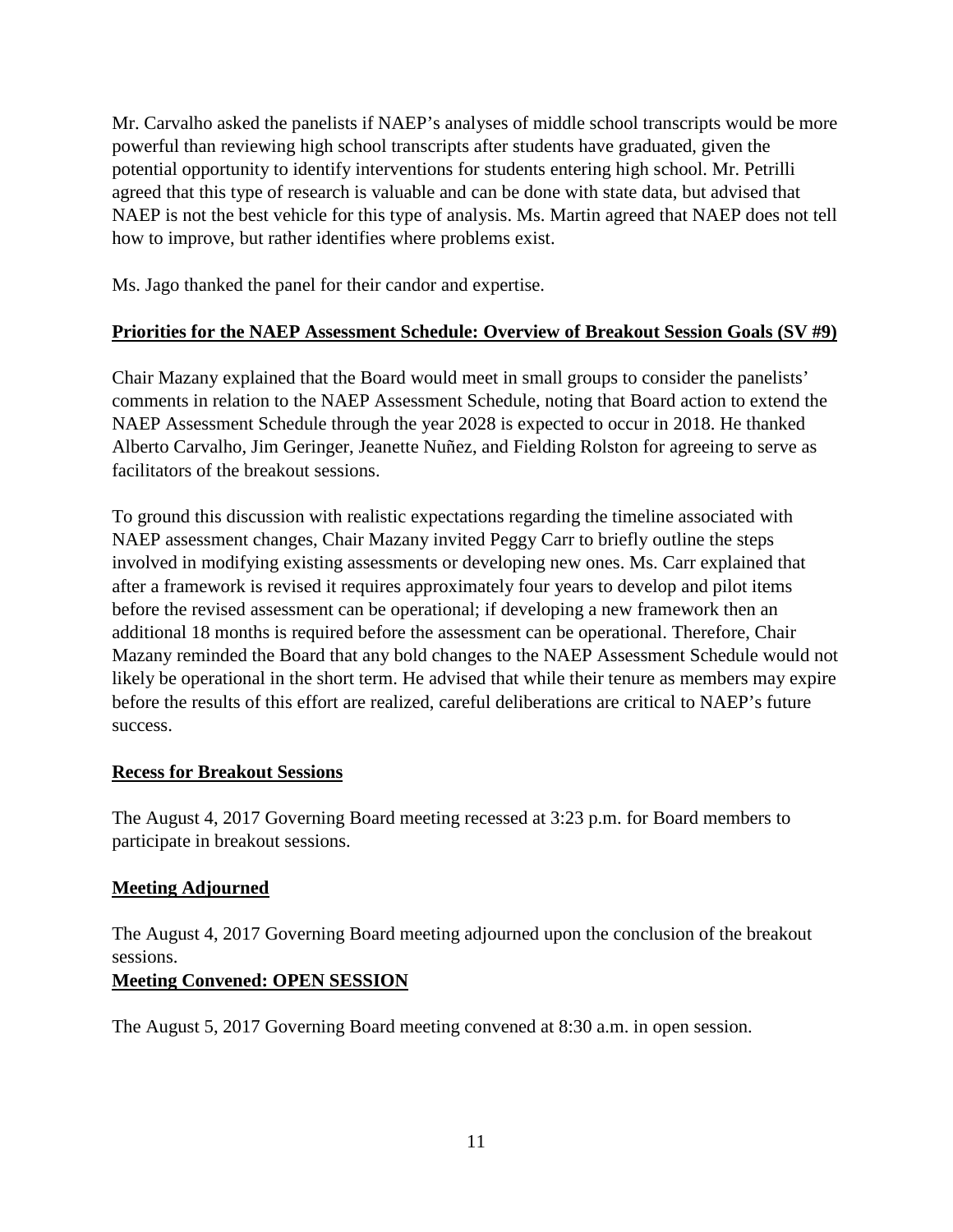#### **Breakout Session Summaries and Discussion: Priorities for the NAEP Assessment Schedule (SV #9)**

Chair Mazany welcomed members and asked for reports from the breakout group facilitators.

Alberto Carvalho summarized that his group suggested prioritizing NAEP's grade 12 assessments, reporting state level results for grade 12, and expanding the Trial Urban District Assessment (TUDA). The group emphasized the need for actionable data and encouraged the Board to consider how it can use NAEP to glean best practices from districts, within its role as defined under law. The group advocated for fewer content areas on the NAEP Assessment Schedule, with a lower priority for the arts and foreign language assessments. Finally, the group suggested that all NAEP assessments should be scheduled to occur with a periodicity of no longer than every four years.

Jim Geringer reported that his group was unanimous in expressing the need to include state and TUDA reporting in the NAEP Assessment Schedule whenever possible. The group discussed the increased support among states for state-level NAEP results, with some states using NAEP as a part of their Every Student Succeeds Act (ESSA) plans, as an asset in pursuing increased NAEP funding. Joe Willhoft noted that grade 12 NAEP could be considered an audit of state ESSA plans, similarly to how grades 4 and 8 reading and mathematics assessments were required at the state level to audit proficiency under the No Child Left Behind Act. Mr. Geringer noted that the group preferred maintaining biennial assessments of reading and mathematics, but was open to less frequent administrations to enable state-level reporting of other subjects. The group discussed the possibilities of combining assessments with similar domains into a singular assessment, but felt that they needed a deeper understanding of how this would be approached and what would be reported as a result. Finally, this group also wanted to explore how NAEP might report results for rural regions, similar to how it reports TUDA for urban districts.

Jeanette Nuñez noted that her group also recommended the NAEP Assessment Schedule prioritize more state and TUDA level data, though cautioned about concerns of testing fatigue. The group debated the ideal frequency for the districts to receive TUDA results as checks on their progress, and also advocated to no longer refer to the TUDA program as "trial". The group did see value in consolidating multiple subjects into single assessments, and also emphasized the importance of NAEP assessing and reporting writing skills in a meaningful way. Ms. Nuñez explained that the group had differentiating opinions about the value of grade 12 assessments. While some individuals wanted to prioritize grade 12 NAEP, others expressed concerns that the results are not as actionable at grades 4 and 8, and changes in secondary school enrollment might make end-of-grade testing in grade 12 obsolete. The group also discussed its opinion that LTT would eventually need to be retired.

Fielding Rolston reported the group's consensus that state and TUDA assessment results are critical, as the data can be used to improve standards and curricula in ways that national NAEP results cannot. This group advocated maintaining the current biennial assessments in reading and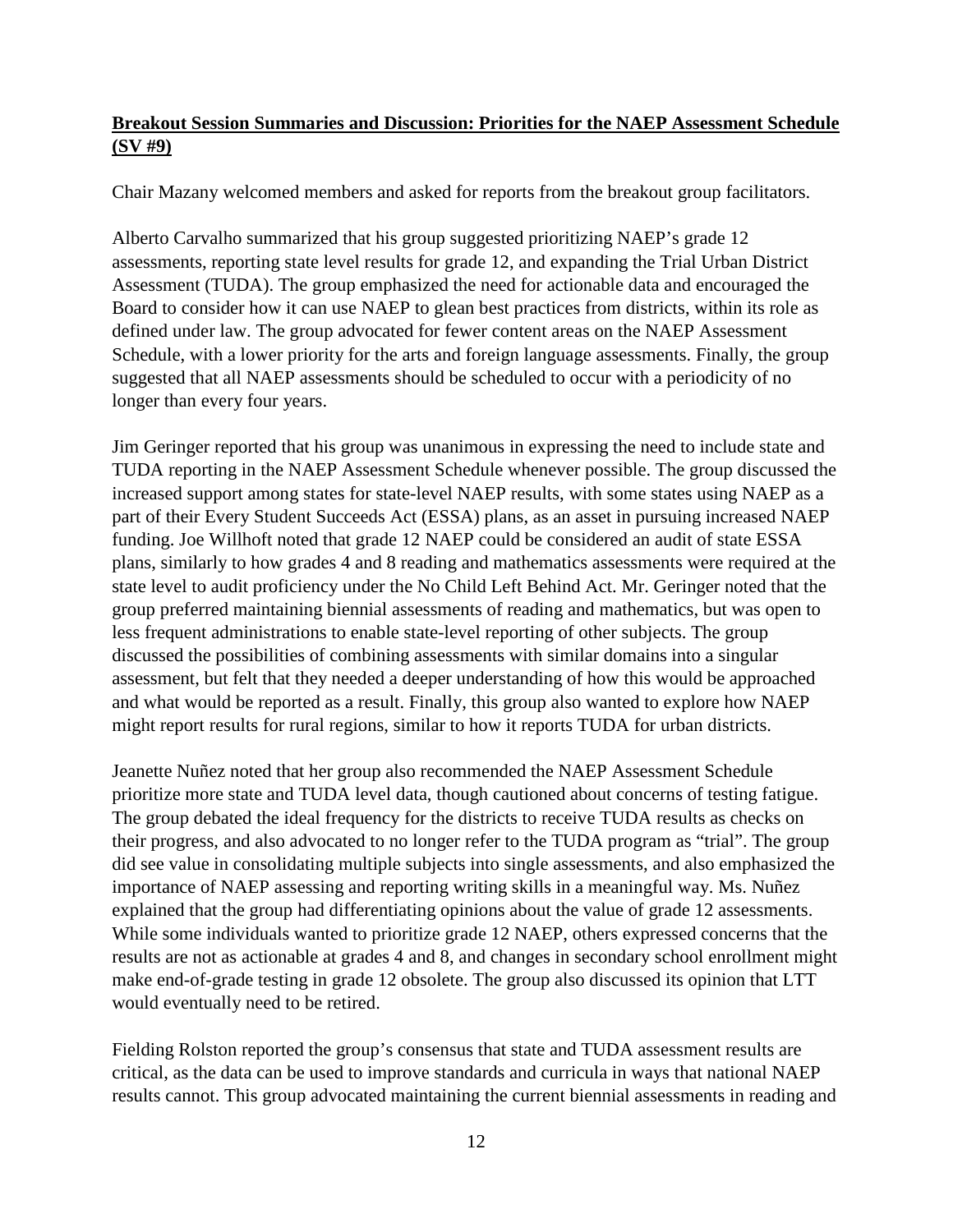mathematics, noting that a number of states have established benchmarks based on the two-year timeframe. The group suggested that the Board prioritize NAEP assessments in grades 4 and 8, and rely on resources such as the ACT and SAT to measure high school performance. Arts and foreign language assessments were not considered a priority for the NAEP Assessment Schedule by this group. They recommended combining subjects to result in four NAEP assessments:

- 1. Mathematics;
- 2. Reading and writing;
- 3. Science and TEL; and
- 4. Social studies, to include civics, history, geography and economics.

Mr. Rolston then asked Cary Sneider to elaborate on the group's proposal. Mr. Sneider presented a mock NAEP Assessment Schedule to illustrate the group's vision of assessing fewer subjects, at regular and frequent intervals, with more granular reporting levels. The recommendation to consolidate assessments was driven by the assumption that doing so would free up sufficient resources to achieve the Board's priorities to report more state and TUDA data. The group was open to assessing reading and mathematics less frequently to help achieve these other priorities. Mr. Sneider noted that the while the Board will amend the NAEP Assessment Schedule to better reflect its priorities, it may not have the resources to fully implement what the Board would consider the ideal approach and will likely require compromises to the suggested frequency and granularity of reporting.

Chair Mazany opened the floor to comments.

Mr. Geringer suggested that the Board needs to decide what subjects need to be assessed based on which are the best predictors of future success.

Andrew Ho cautioned that schedule changes risk breaking the NAEP's long-standing trend lines, which would be a considerable loss and should be weighed in the Board's decision-making.

Joseph O'Keefe stated that the purpose of American education is to prepare students for citizenship. While the other NAEP assessment subjects are important, he argued that there is a great national need for civics education that NAEP can inform. He urged the Board to consider this as it determines when civics should next be assessed.

Tonya Matthews posited that civics could be integrated into the TEL assessment, given the evolution of technology and the impact it has on civic society today.

Chair Mazany concluded the session by explaining that the Board would continue its discussion on this topic over the next few Board meetings, with action to amend the NAEP Assessment Schedule to occur as early as May 2018. He noted the importance of NCES and Board staff in exploring the feasibility of the Board's suggestions to help guide future Board conversations towards realistic solutions. Board members supported this approach and requested more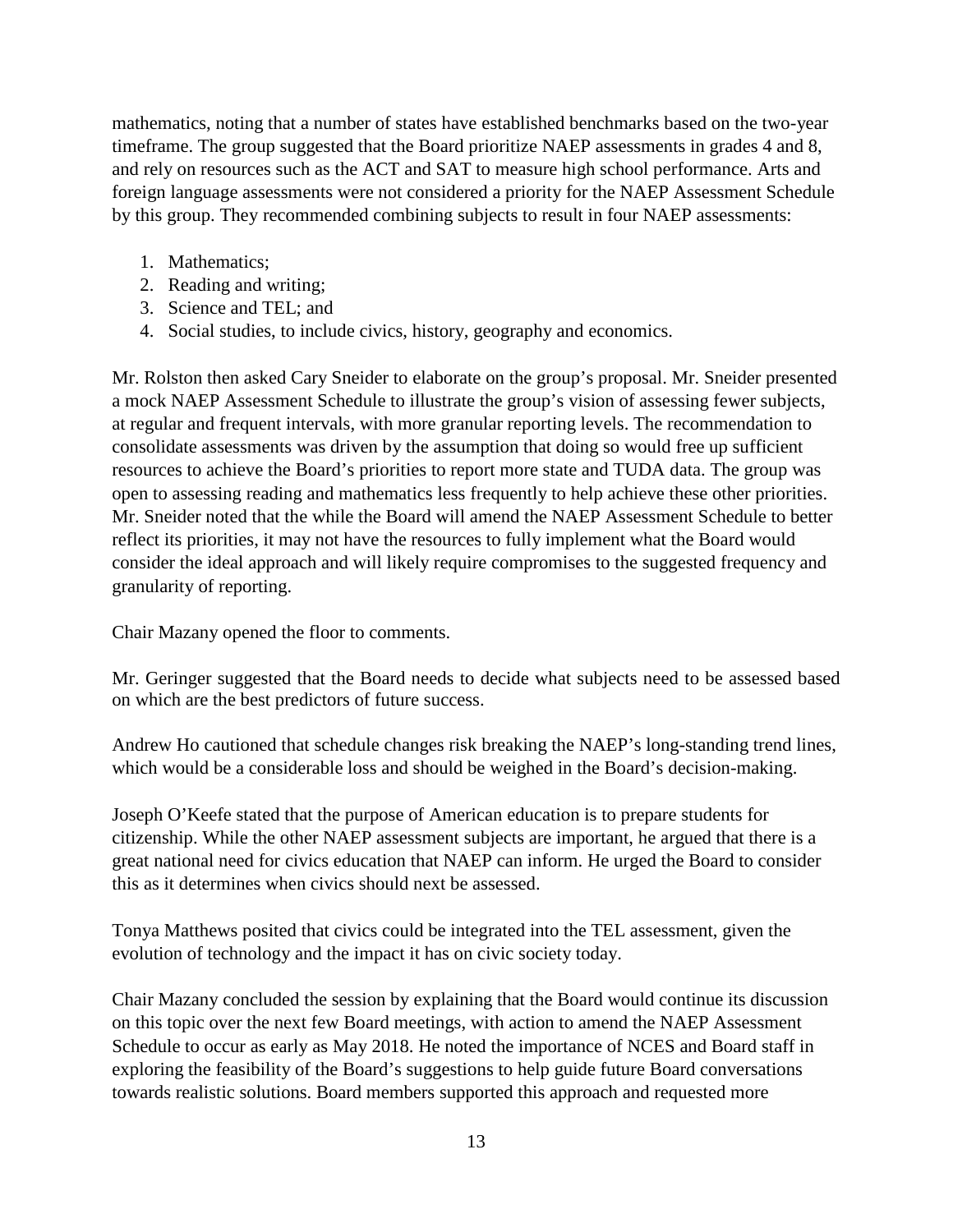information about what the impact of combining multiple subjects into a single assessment would be, primarily as it relates to reporting subscales and trends.

#### **Framework Policy Discussion (SV #5)**

Mr. Sneider began by explaining that every NAEP assessment has a framework adopted by the Board, outlining what should be measured, how the content is most appropriately measured, and how much students should know at the *Basic*, *Proficient* and *Advanced* levels. When a framework is presented for Board adoption, several documents are included:

- The framework itself:
- A specifications document prescribing details for item development;
- Recommendations for special studies to refine the assessment over time;
- Recommendations for contextual variables to understand achievement in the subject; and
- Subject-specific achievement level descriptors (ALDs).

Earlier this year, a working group comprised of Board members from the Committee on Standards, Design and Methodology (COSDAM) and the Assessment Development Committee (ADC) concluded that the Board's Framework Development Policy for NAEP assessments should be revised to include more details about the framework updating process. Mr. Sneider explained the proposed changes to the policy under consideration by ADC.

One proposed new aspect of the policy is a Board commitment to conduct a framework review at least once every 10 years for each framework. When a framework is due for review, the ADC would bring together a small group of relevant subject matter experts to analyze the framework and provide feedback with reflections on recent advancements in the field. After discussions with these experts, the ADC would then craft a recommendation to the Board regarding whether minor or major changes are needed to the framework. Within these two possibilities:

- *If minor framework changes are needed:* a group of content experts would be consulted to update the framework with the necessary clarifications.
- *If major framework changes are needed:* the process would be similar to that of developing a new framework. The ADC would charge a Visioning Panel of nearly three dozen experts and stakeholders to develop the overall vision and plans for updates. A subset of these individuals would then develop the new framework.

Mr. Sneider emphasized that the Board makes the final decisions on what should be included in each framework.

Mr. Sneider also noted that postponing updates for the NAEP Reading and Mathematics frameworks have supported content stability and trend reporting. Item reviews also helped the ADC monitor how the framework has lined up with the digital-based assessment. Chair Mazany opened the floor to questions and comments.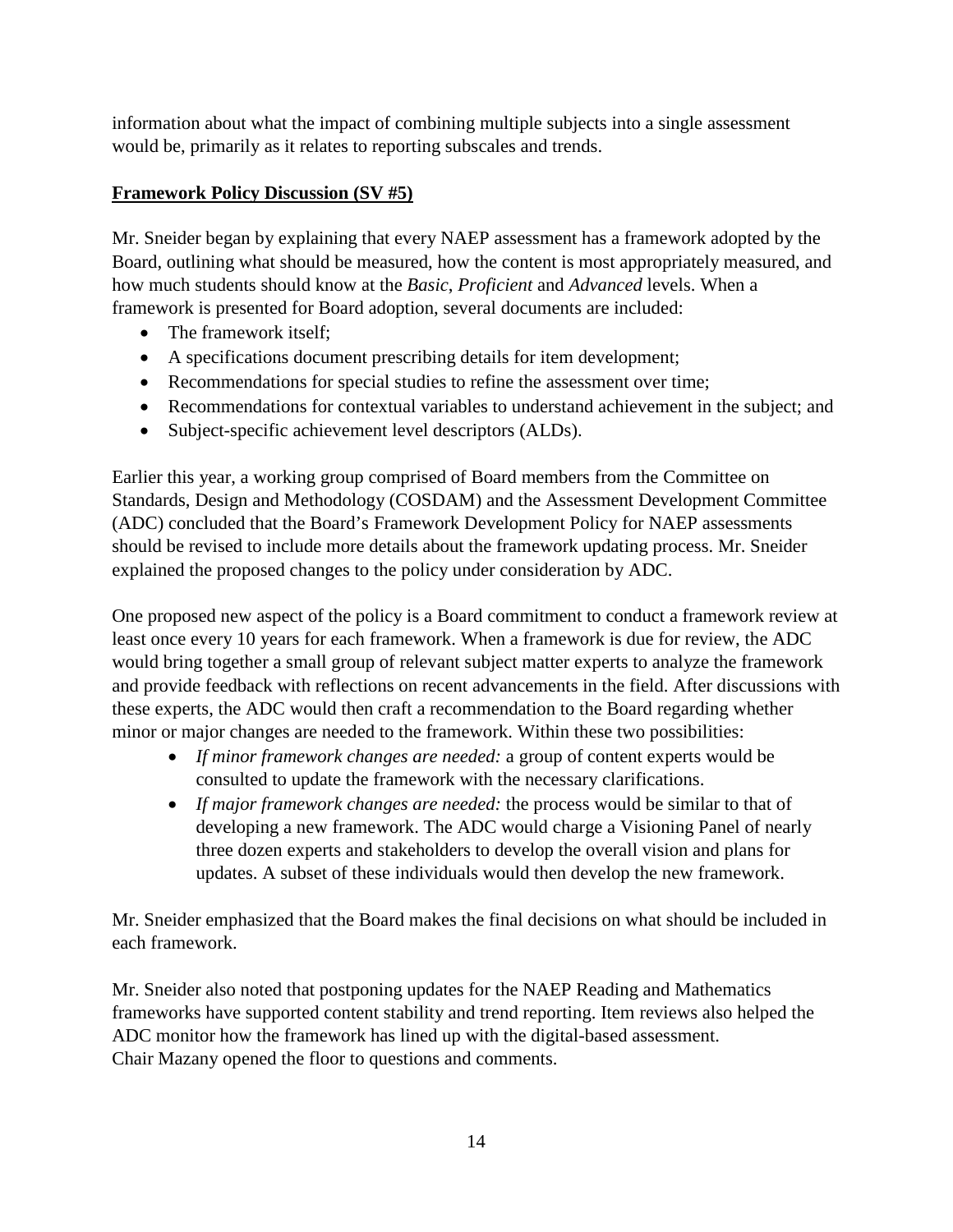Jim Popham suggested that the Board consider whether upcoming framework projects could expand beyond the goal of monitoring student achievement, to develop NAEP assessments that provide educators with cues on how to improve student achievement.

Peggy Carr praised the presentation, noting her support of the new draft framework policy. She suggested that data scientists may be a useful addition to the Visioning Panel.

Tonya Matthews noted that psychologists would also be valuable members of the Visioning Panel, especially with the differences between previous paper and pencil assessments and the new scenario-based tasks used in digital-based assessments. She commented on the importance of hands-on problem-based learning for today's students and noted the opportunity for NAEP to provide needed leadership on how to assess these types of activities and skills.

Joe Willhoft praised the proposed iterative process and the ways in which the Board and various groups are engaged. He noted that the new draft policy could help states improve their work in developing test specifications. Chasidy White added that many states are now intentionally placing NAEP at the forefront of their assessment plans.

#### **Recess for Break**

The August 5, 2017 Governing Board meeting recessed at 9:46 a.m.

#### **Meeting Reconvened**

The Governing Board reconvened in open session at 10:00 a.m.

#### **Achievement Level Setting Policy Discussion (SV #5)**

Andrew Ho began by acknowledging that the preceding discussion on the Board's framework development policy is relevant to thinking about achievement levels, given the critical role of assessment design in analysis and reporting. He stated that there is no such thing as *Basic*, *Proficient*, and *Advanced* until there is a scale in reading or mathematics or science that is defensible and provides meaning. Mr. Ho also noted that just as the existing framework development policy came about at a time when the Board's work focused on creating new assessments rather than updating existing assessments, the Board's existing achievement levels policy was developed to set standards on new assessments rather than to update, revise, and/or improve achievement levels for existing assessments.

The achievement levels policy was first created in 1990 and last updated in 1995, and the Board's policy and practice in this area have served as an exemplar to those in the field for how to set standards. However, the Board now needs to update the policy to address issues raised in the evaluation of NAEP achievement levels, to ensure that the policy reflects current best practices in standard setting, and perhaps even to extend beyond that by looking forward.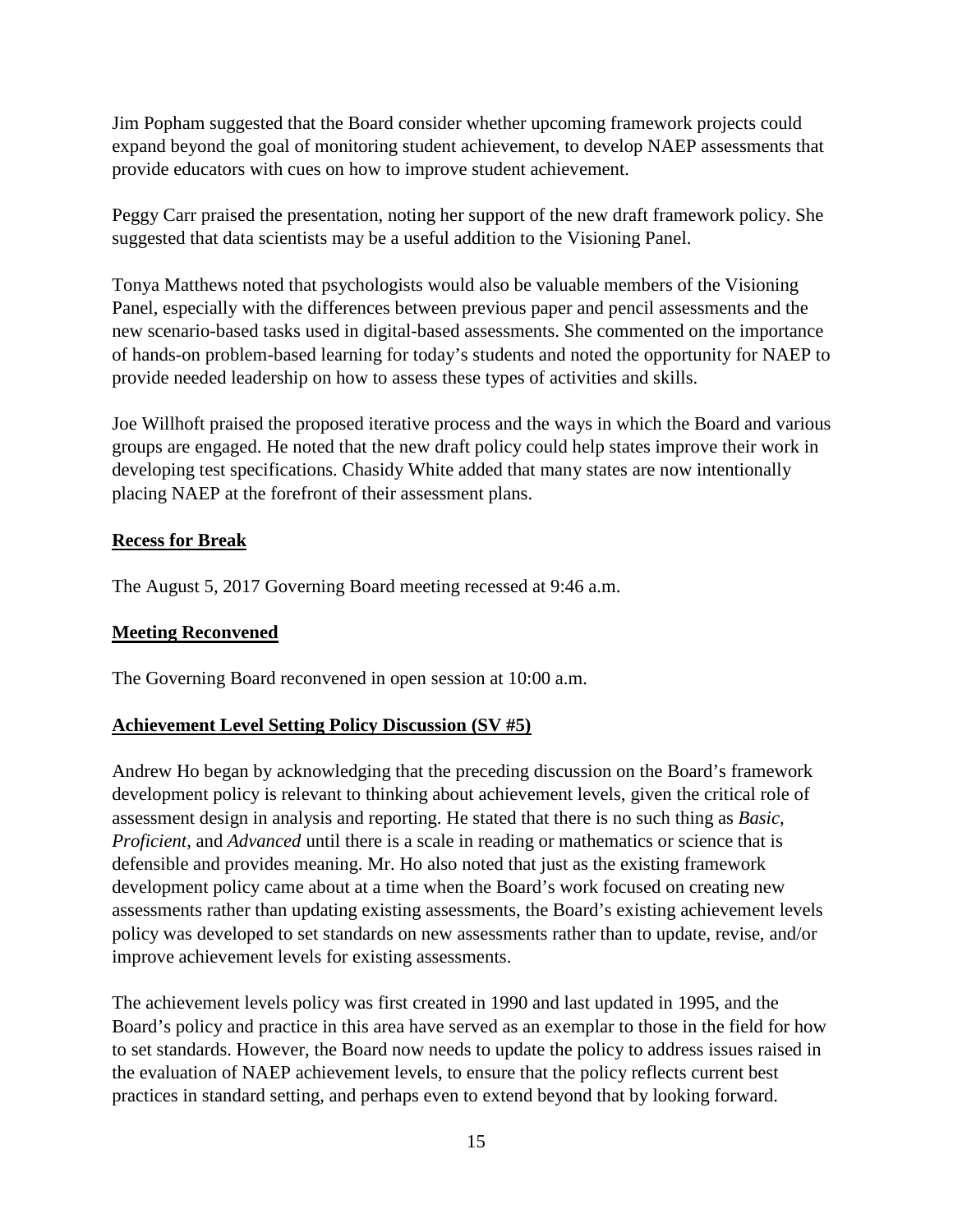Mr. Ho reviewed the policy definitions for *Basic*, *Proficient*, and *Advanced* which are used to develop specific achievement level descriptions for each grade and subject. He recommended that the policy definitions not be changed, but that the revised policy should more clearly articulate the process for setting future achievement levels and aligning them to existing NAEP scales.

Mr. Ho classified potential areas of revision to the policy into three categories: first, minor edits that are fairly straightforward and technical, such as reconsidering the response probability criterion for exemplar items; second, a major addition to the policy to address how the Board will evaluate and revise if necessary the cut scores and achievement level descriptions over time; and third, reconsidering whether the achievement levels should be the initial and primary means of reporting NAEP results.

Board discussion focused on the policy definitions and the challenge of communicating to various stakeholders the difference between NAEP *Basic*, *Proficient*, and *Advanced* and other common uses of the terms basic, proficient, and advanced (including achievement levels on state assessments). In particular, there is a lot of confusion about the difference between NAEP *Proficient* and grade-level performance. Board members discussed the importance of more clearly articulating the meaning and intended uses of the NAEP achievement levels.

#### **Committee Reports and Governing Board Actions**

Chair Mazany asked the committee leadership to report on their meeting outcomes. The committee reports were accepted unanimously by the Board and are appended to these minutes.

#### **Remarks from Outgoing Board Members**

Lucille Davy provided remarks to be shared in her absence, in which she emphasized that in light of significant changes in education and policy, NAEP should continue to be the gold standard, a universal and reliable measure against which the progress of all of our nation's children is determined.

Doris Hicks provided remarks to be shared in her absence, in which she urged the Board to keep moving forward, and expressed admiration for fellow members and her colleagues on the ADC committee. Serving on the Board has been one of the most rewarding and valuable experiences of her life.

Tonya Miles emphasized that the work that the Board does is critical to help increase achievement and close whatever gaps there may be. She described her tenure as a delightful journey and expressed admiration for the Board's strength, leadership, and inspiration. Ronnie Musgrove noted the Governing Board's exceptional level of competence, capability, and breadth of knowledge. He thanked Chair Mazany for his leadership and guidance. NAEP is a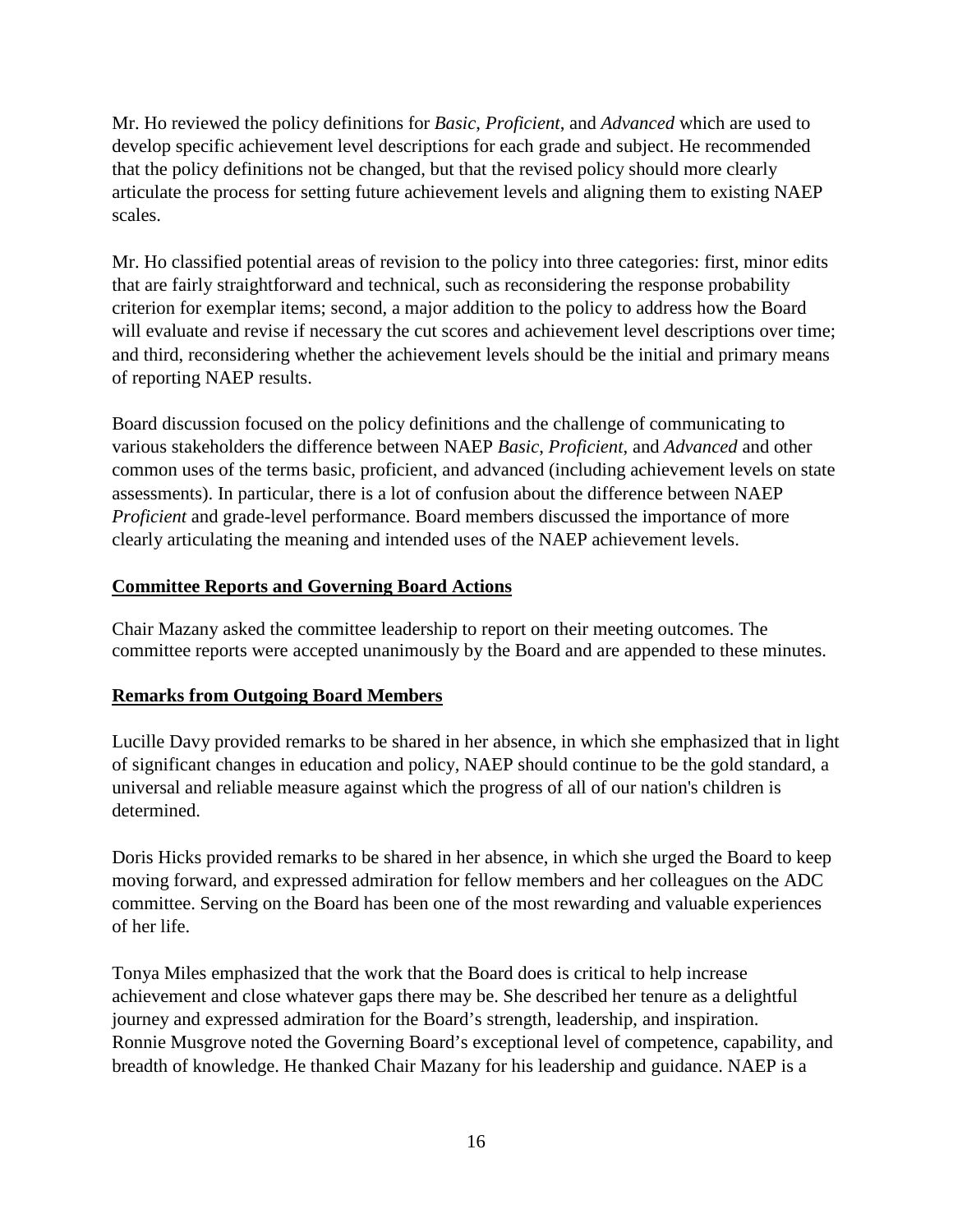critical tool to help children gain the knowledge and skills they need to pursue the American Dream.

Jim Popham expressed gratitude for serving alongside such bright, insightful, and constructive people. He praised the extraordinary competence of the staff, including NCES. He urged the Board to use every opportunity within bounds to aim to improve student progress.

Chair Mazany thanked the five outgoing members, and praised the character and commitment that they demonstrated through their service. He then recognized the staff's efforts in coordinating the meeting.

In recognition of the possibility that this may be the last Board meeting under the chairmanship of Terry Mazany, Andrew Ho led the Board in praising Chair Mazany's leadership and in developing the Strategic Vision.

#### **Meeting Adjourned**

The August 5, 2017 session of the meeting adjourned at 11:51 a.m.

I certify to the accuracy of the minutes.

Mayay October 24, 2017 Immediate Past Chair V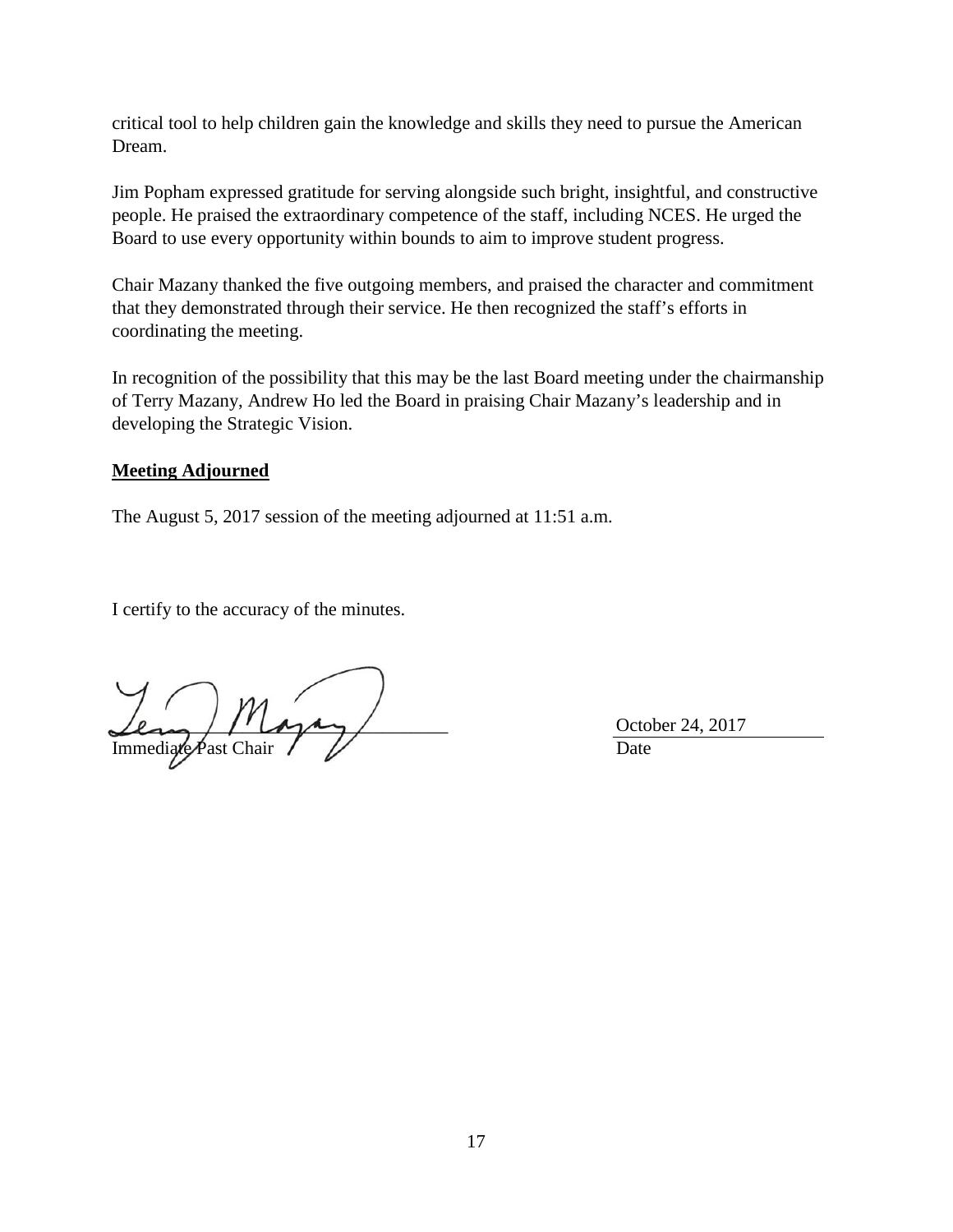**National Assessment Governing Board** 



## **Resolution in Memory of the Honorable Mitchell D. Chester**

**Whereas**, Mitchell D. Chester began his service on the National Assessment Governing Board in October 2014;

**Whereas**, Mitchell Chester's life as a trailblazing educator began early in a childhood home that greatly valued the importance of education and led to his first teaching job in a Connecticut elementary school and eventually to his roles as middle school assistant principal, district curriculum coordinator, director of curriculum and instructional programs for Connecticut, and senior leadership positions in Philadelphia and in the Ohio Department of Education;

**Whereas**, Mitchell Chester moved from Ohio to serve as Commissioner of the Massachusetts Department of Elementary & Secondary Education in May 2008, and he earned such respect and accolades for his work both in and beyond the Commonwealth of Massachusetts that he became the longest-serving chief state school officer in the country in June 2017;

**Whereas**, Commissioner Chester showed an unwavering commitment to narrow Massachusetts' achievement gaps between disadvantaged and advantaged students and worked to fulfill this promise, leading to a decade of increasing four-year high school graduation rates and top scores for Massachusetts on the National Assessment of Educational Progress, the Nation's Report Card;

**Whereas**, Commissioner Chester's success in Massachusetts garnered him well-deserved national acclaim, manifested in positions of leadership in the Council of Chief State School Officers (CCSSO), the board of the Partnership for the Assessment of Readiness for College and Careers (PARCC), and his term on the National Assessment Governing Board;

**Whereas**, Commissioner Chester engaged deeply and thoughtfully in his work for the National Assessment Governing Board, including his contributions to the Committee on Standards, Design and Methodology, where he stood out as an eloquent and influential leader in helping states use findings from the National Assessment of Educational Progress and advocating passionately for linking the Nation's Report Card to the valuable set of international assessments as a means to advance education in America;

**Whereas**, Commissioner Chester posed incisive questions to presenters and Board members in order to ensure that the Governing Board fulfilled its potential as a policy-setting body for the country's only nationally representative assessment of student learning and always infused discussions with engaging wit, lively curiosity, expert insight from decades of experience, an openness to diverse opinions, and a strong desire to hear perspectives from teachers and school administrators about assessments and issues in schools first and foremost;

**Whereas**, Commissioner Chester was highly esteemed as an insightful, inquisitive, thoughtful, measured, and trusted colleague among his fellow Board members, earning him their respect, admiration, and friendship;

**Therefore, be it resolved** that the National Assessment Governing Board expresses its grateful recognition of the important contributions to National Assessment of Educational Progress and our nation's children made by Commissioner Mitchell D. Chester, and that the Board conveys to his family the deep sorrow and sincere sympathy felt upon his untimely death; and

**Be it further resolved** that a copy of this resolution be entered permanently into the minutes of the National Assessment Governing Board.

Signed on this Fourth day of August, Two-Thousand and Seventeen

Terry Mazany, Chair

National Assessment Governing Board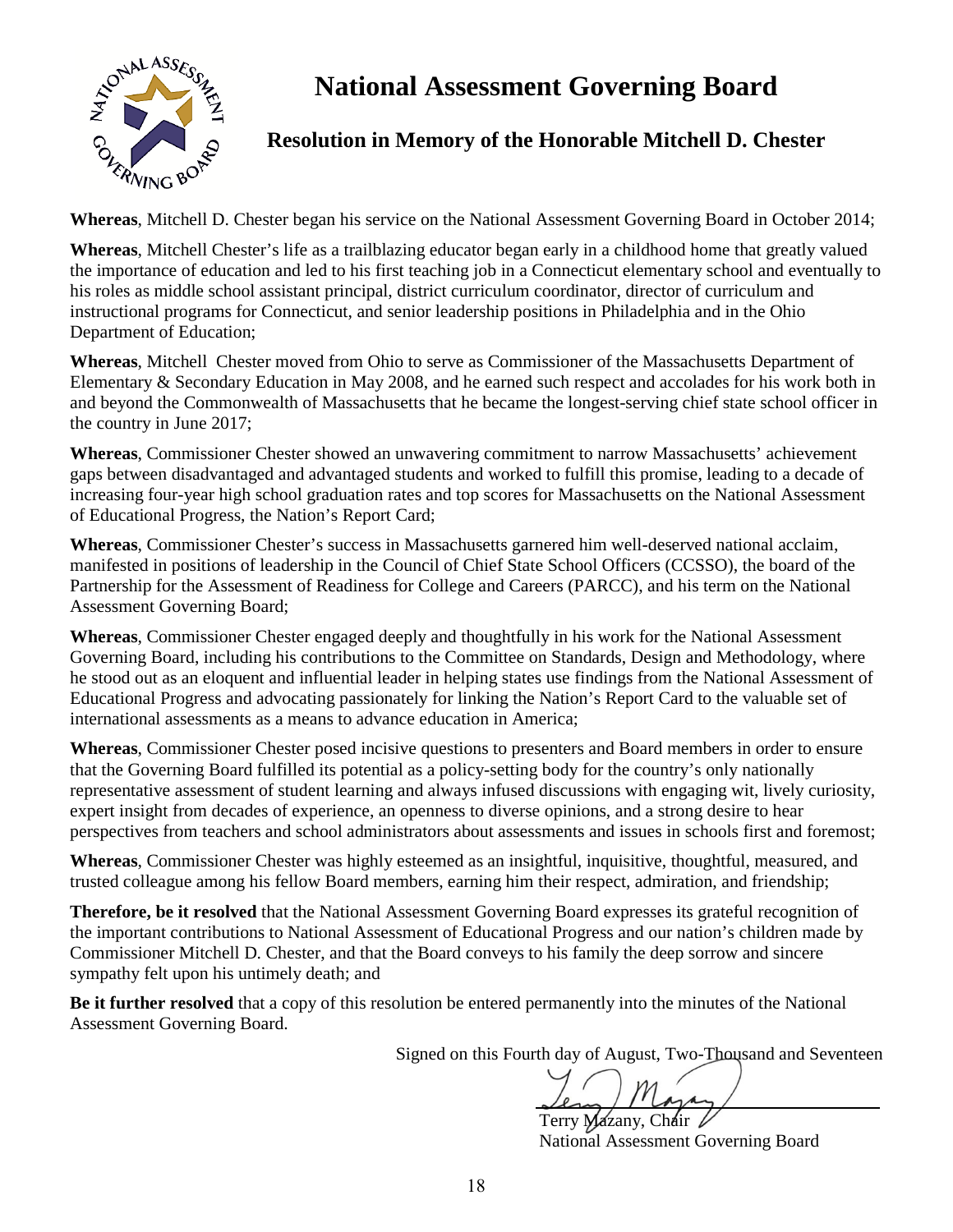## **Resolution: The Executive Committee's Charge to the Committee on Measures of Postsecondary Preparedness**

**Whereas,** on November 18, 2016, the National Assessment Governing Board unanimously approved the Strategic Vision to guide its work through the year 2020; and

**Whereas,** the Strategic Vision established a Board priority (SV#10) to *"Develop new approaches to measure the complex skills required for transition to postsecondary education and career"*; and

**Whereas,** on August 3, 2017, the Governing Board Chair created the ad hoc Committee on Measures of Postsecondary Preparedness to pursue this priority; and

**Whereas,** the Governing Board Chair tasked the Executive Committee to establish the charge to guide the ad hoc Committee on Measures of Postsecondary Preparedness;

**Therefore, the Executive Committee resolves that:** 

- **1. The Committee on Measures of Postsecondary Preparedness shall review existing research, collect expert testimony, and prepare recommendations for the Governing Board's consideration to achieve Strategic Vision priority #10.**
- **2. While the current legislation guiding the National Assessment of Educational Progress (P.L. 107-279) should provide parameters for the approaches to accomplish this priority, the Committee on Measures of Postsecondary Preparedness may consider options that could require amendments to current legislation.**
- **3. The Committee on Measures of Postsecondary Preparedness will report its recommendations to the Governing Board no later than the November 2018 Board meeting.**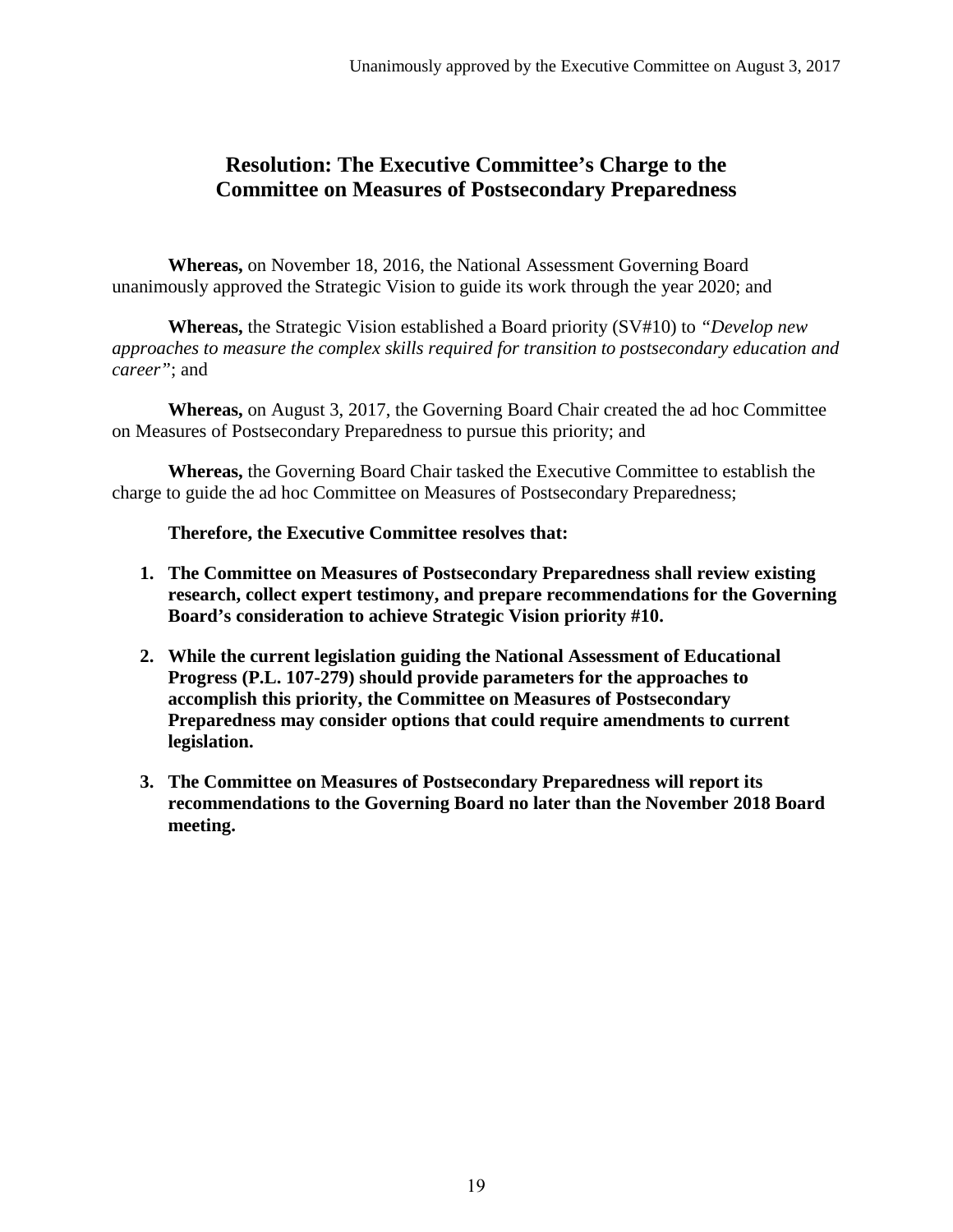# **National Assessment Governing Board Executive Committee Report of Thursday, August 3, 2017**

**Executive Committee Members:** Terry Mazany (Chair), Rebecca Gagnon, Shannon Garrison, Andrew Ho, Tonya Miles, Joseph O'Keefe, Cary Sneider, Joseph Willhoft.

**Other Board Members:** Alberto Carvalho, Frank Fernandes, Jim Geringer, Carol Jago, Tonya Matthews, Alice Peisch, Fielding Rolston.

**Governing Board Staff:** Bill Bushaw (Executive Director), Lisa Stooksberry (Deputy Executive Director), Michelle Blair, Lily Clark, Stephaan Harris, Laura LoGerfo, Tessa Regis, Sharyn Rosenberg, Tony White.

**NCES Staff:** Peggy Carr (Acting Commissioner), Pat Etienne, Dan McGrath, Michael Moles, Holly Spurlock.

**Other Attendees:** AIR: Kim Gattis, Fran Stancavage. ETS: Jay Campbell, Amy Dresher, Andreas Oranje, Karen Wixson. Hager Sharp: Debra Silimeo. HumRRO: Hillary Michaels, Thanos Patelis. Pearson: Pat Stearns. Other: Harold Miles

#### **1. Welcome and Agenda Overview**

Chair Mazany called the meeting to order at 4:30 p.m. He commended Acting Commissioner Peggy Carr on her efforts to revive the NAEP fellowships grants to support graduate student interns; he complimented the students' research and posters on display at the Board meeting. He observed the sudden and unexpected passing of Board member Mitchell Chester before commencing the Committee's business.

#### **2. Governing Board Updates**

#### *Follow-up to Board Meeting Structure Options*

Executive Director Bill Bushaw provided an update on the options being considered by the Board to restructure its meetings to better support implementation of the Strategic Vision. In May, the Executive Committee expressed consensus around the ideas of scheduling smaller group discussions with cross-committee representation; organizing Board meetings around themes related to the Strategic Vision when feasible; and experimenting with videoconferencing to reduce the in-person meeting time required of committees. He noted that the August Board meeting agenda includes the small, cross-committee group discussions and that the November 2017 Board meeting will focus on international assessment issues aligned with the Strategic Vision (items #2 and #8). The Assessment Development Committee recently met via a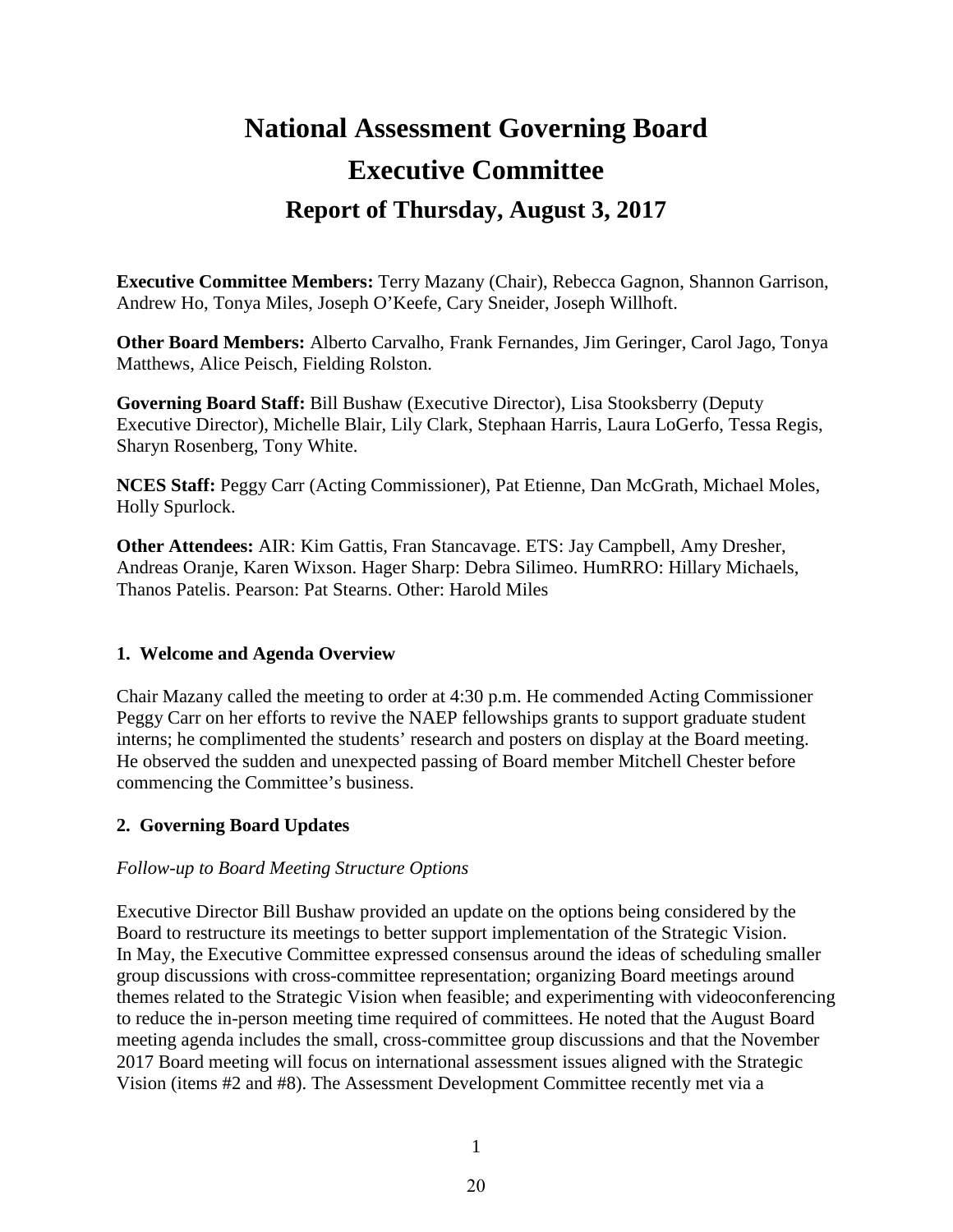videoconference for the first time and it was a success. He believes that in certain circumstances the Board will be able to utilize videoconferences as a cost-effective and time-saving approach.

The staff conducted an informal poll of Board members on potential modifications to the Board meetings. Of those who responded, Board members overwhelmingly favored maintaining a schedule of four meetings a year (instead of three) with the same duration (i.e., starting/ending days and times). Mr. Bushaw reported that Board members have expressed openness to changing the dates and months of when quarterly meetings occur. He reviewed the various staff-generated proposals to more evenly space the meetings throughout the year and to avoid the conflicts with graduations that often affects participation in the May meeting. However, he noted that while moving the quarterly meeting dates may reduce conflicts for some, it inevitably creates challenges for others given school and legislative calendars, etc.

In response, the Committee members noted that some Board members will always have conflicts with the meetings, regardless of when they occur. There was support for adopting a Board meeting schedule that works best for the staff to aid their preparation for each meeting. Ms. Carr expressed concerns for any schedule which would result in a Board meeting occurring during the NAEP testing window.

In closing, Chair Mazany stated that it is worthwhile to periodically reassess our procedures and practices, even if we end up determining that the current meeting schedule is the ideal one to accomplish the Board's work. He stressed the importance of the Board meeting schedule to continue to account for when policy, operational, and budgetary decisions need to be made.

#### *Policy Updates*

Lily Clark provided an overview of the Governing Board and NAEP program's appropriations status. She reminded the Committee that the fiscal year 2017 appropriations were finalized on May 5, 2017––NAEP received level funding at \$149 million and the Governing Board received a modest reduction in its appropriations amount of \$7.745 million. The fiscal year 2018 budget (October 1, 2017 – September 30, 2018) is still under consideration by Congress. The U.S. House of Representatives passed its 2018 funding bill, which proposes continuing to fund NAEP and the Governing Board at its current fiscal year 2017 levels. The Senate is expected to consider its funding bill in September.

The legislation that authorizes NAEP and the Governing Board has been considered overdue for years. A bill to reauthorize the Education Sciences Reform Act, which includes the NAEP Authorization Act, has not been introduced yet in this Congressional session. However, on June 28, 2017 the U.S. House of Representatives' Subcommittee on Early Childhood, Elementary, and Secondary Education held a hearing on this topic, titled "Exploring Opportunities to Strengthen Education Research While Protecting Student Privacy." Ms. Clark also noted that on August 3, 2017, the Senate confirmed Peter Oppenheim to serve as Assistant Secretary of the Office of Legislative and Congressional Affairs at the U.S.

Department of Education. Mr. Oppenheim was serving as senior staff to Senator Alexander, Chairman of the Senate's Health, Education, Labor and Pensions Committee.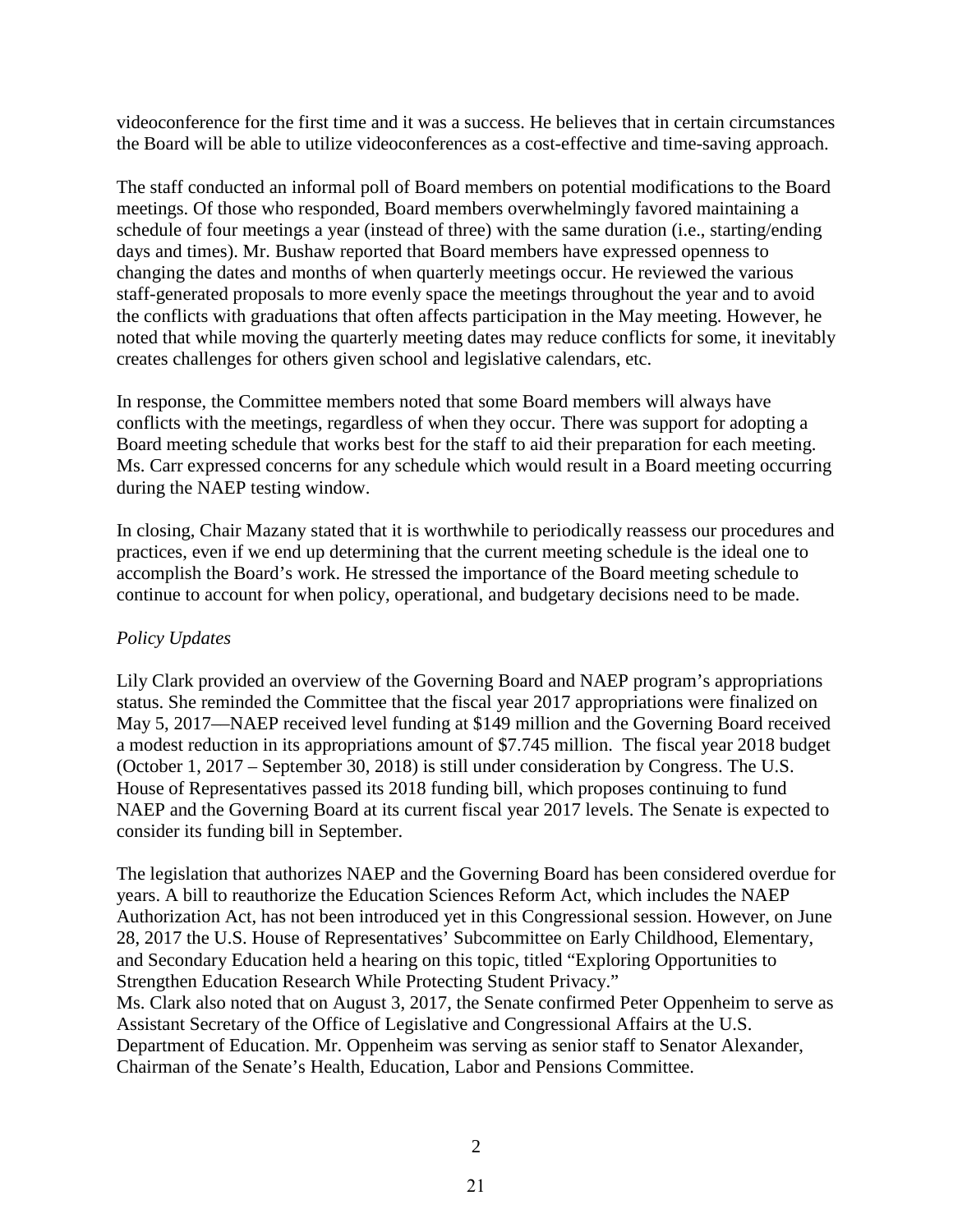#### **3. Nomination of Board Vice Chair for the Term October 1, 2017 – September 30, 2018**

Chair Mazany explained that because Vice Chair Lucille Davy decided to not seek a second term after her first term ends this fall, she was not under consideration to continue her wellregarded leadership as Vice Chair. At the May 2017 meeting, he asked outgoing member Ronnie Musgrove to poll the Board to determine a new nominee for Vice Chair. Mr. Musgrove was asked to present the findings of his efforts.

Mr. Musgrove reported that he had communicated with each Board member, and was pleased to announce the Board's unanimous support for Tonya Matthews to serve as Vice Chair. He complimented Ms. Matthew's vision, commitment, and knowledge as assets to the Board.

**ACTION:** Mr. Musgrove motioned for the Executive Committee to vote to recommend Tonya Matthews as the nominee for Vice Chair for the term October 1, 2017 – September 30, 2018, for the full Board's consideration. The motion was seconded by Rebecca Gagnon and passed unanimously by the Committee.

Chair Mazany congratulated Ms. Matthews on her nomination and thanked Mr. Musgrove for carrying out this duty.

#### **4. Strategic Vision #10 – Establish the Charge for the Ad Hoc Committee on Postsecondary Preparedness**

Chair Mazany noted that the Governing Board and Executive Committee have already engaged in substantial deliberations on the topic of innovation and assessment, with an interest in better understanding measures of preparedness that reflect the expectations of the rapidly changing world. To fulfill this goal set forth in the Strategic Vision, he announced the creation of the ad hoc Committee on Measures of Postsecondary Preparedness.

In this session, Chair Mazany impaneled the ad hoc committee by announcing the following members to serve: Alberto Carvalho, Jim Geringer, Carol Jago, Tonya Matthews, Dale Nowlin, Alice Peisch, Fielding Rolston, Linda Rosen, Ken Wagner, Chasidy White, noting that he would serve as Chair of the ad hoc committee. He commended the overwhelming response of Board members volunteering to serve on the ad hoc committee, and explained that the membership of the committee was limited so as not to constitute a quorum of the full Board. Chair Mazany thanked the Board members for their commitment to this work, noting that this new committee will be continuing the substantial work on preparedness already accomplished by the Board.

At the May 2017 Board meeting, Chair Mazany tasked the Executive Committee to consider the Board's discussions on this Strategic Vision topic and to develop the charge to this ad hoc committee. He read the resolution of the Executive Committee's charge to the Committee on Measures of Postsecondary Preparedness aloud then asked for a motion.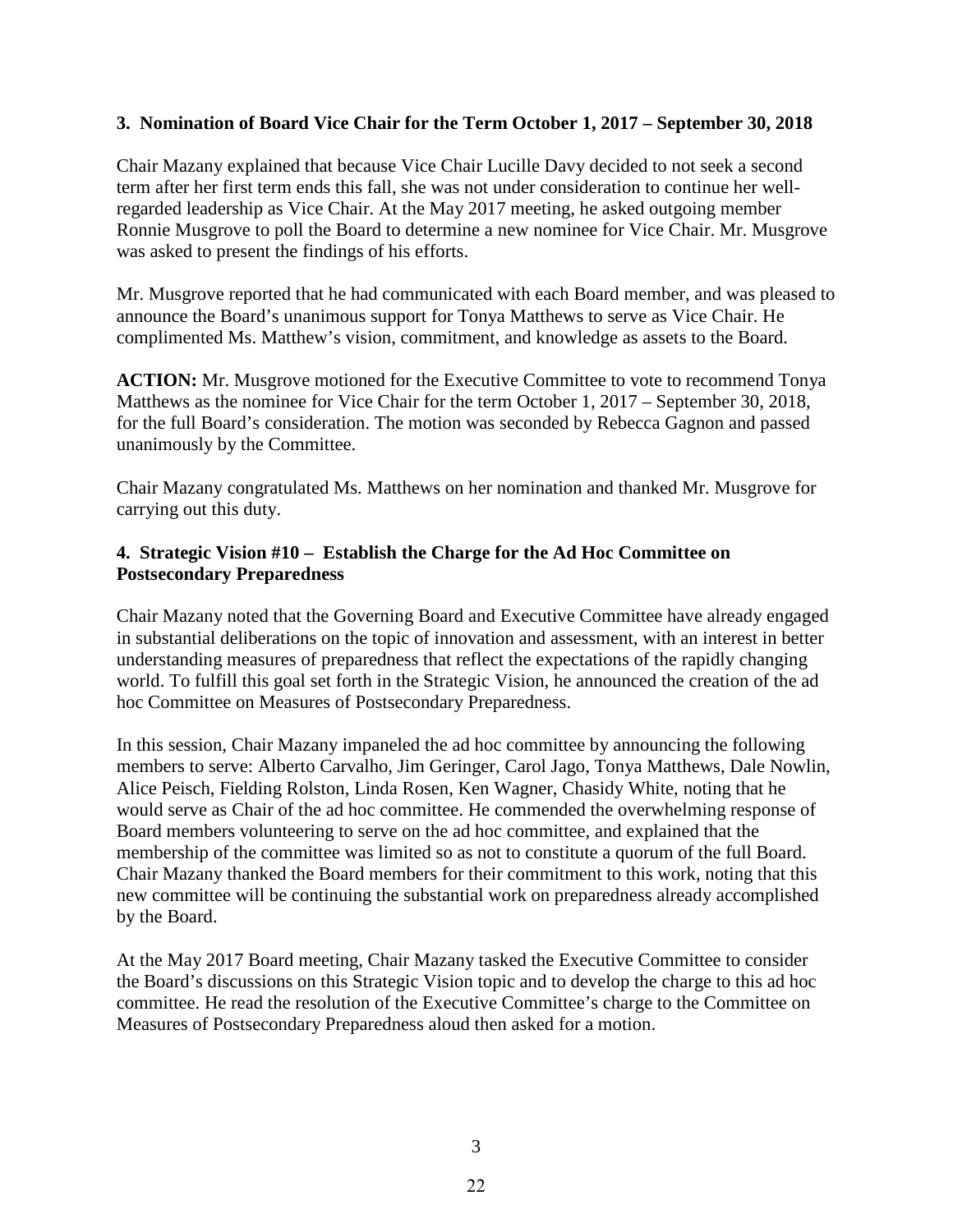**ACTION:** Consideration of the resolution was motioned by Joe Willhoft and seconded by Rebecca Gagnon. The "Resolution: The Executive Committee's Charge to the Committee on Measures of Postsecondary Preparedness" was unanimously approved.

#### **5. Long-Term Trend Discussion**

Joe Willhoft provided a brief synopsis of the Board's deliberations on the options for the NAEP Long-Term Trend (LTT) assessment, including white papers commissioned by experts along with their discussion of those papers at a symposium in March 2017 and at a session at the American Educational Research Association Conference in April 2017. As a result of this work and collaboration with NCES, the Board has coalesced around three options for LTT:

- 1. Transadapt LTT from paper-and-pencil to DBA, produce assessment frameworks, perform a bridge study for each age group, and keep the assessments in their existing administration windows.
- 2. Ask Congress to remove the legislative requirement and cease administration of LTT.
- 3. Ask Congress to remove the legislative requirement but perform a special study where LTT is administered one last time in an attempt to connect future Main NAEP results with the long-standing LTT trend lines.

Mr. Willhoft presented some of the pros and cons associated with each of the three options. He also shared the results from an informal straw poll of Board members conducted in July 2017 which revealed that there is currently no consensus on the Board. Members are split between their preferences for options 1 and 3, and in their reasoning why. He suggested further exploration of the technical and political feasibility of these options.

Shannon Garrison observed that the pros and cons identified with the options in Mr. Willhoft's presentation did not have equal weighting. Some of the things identified as a "pro" for keeping LTT were not considered compelling by the Board in their reasoning (e.g., LTT provides an "audit of an audit" for how Main NAEP is used with state assessment results). One of the "cons" of continuing LTT is that the assessment items are considered outdated. Ms. Garrison emphasized the magnitude of this concern and stated her belief that Board members need the opportunity to review LTT items and compare those to Main NAEP items to inform their decision. She raised further concerns about the difficulty in creating a framework for LTT, if it were to be transadapted, and the importance of the Board to be able to stand behind the quality of all of its assessments.

The Executive Committee engaged in a discussion about the expectations for students when LTT was created, noting that it measures "fundamental" skills which is different from Main NAEP's "*Basic*" achievement level. A discussion ensued about possibly changing the title of LTT to more accurately convey its contents and value (as Main NAEP also provides long-term trend results, but based on grades, not ages). Ms. Gagnon suggested that the LTT results would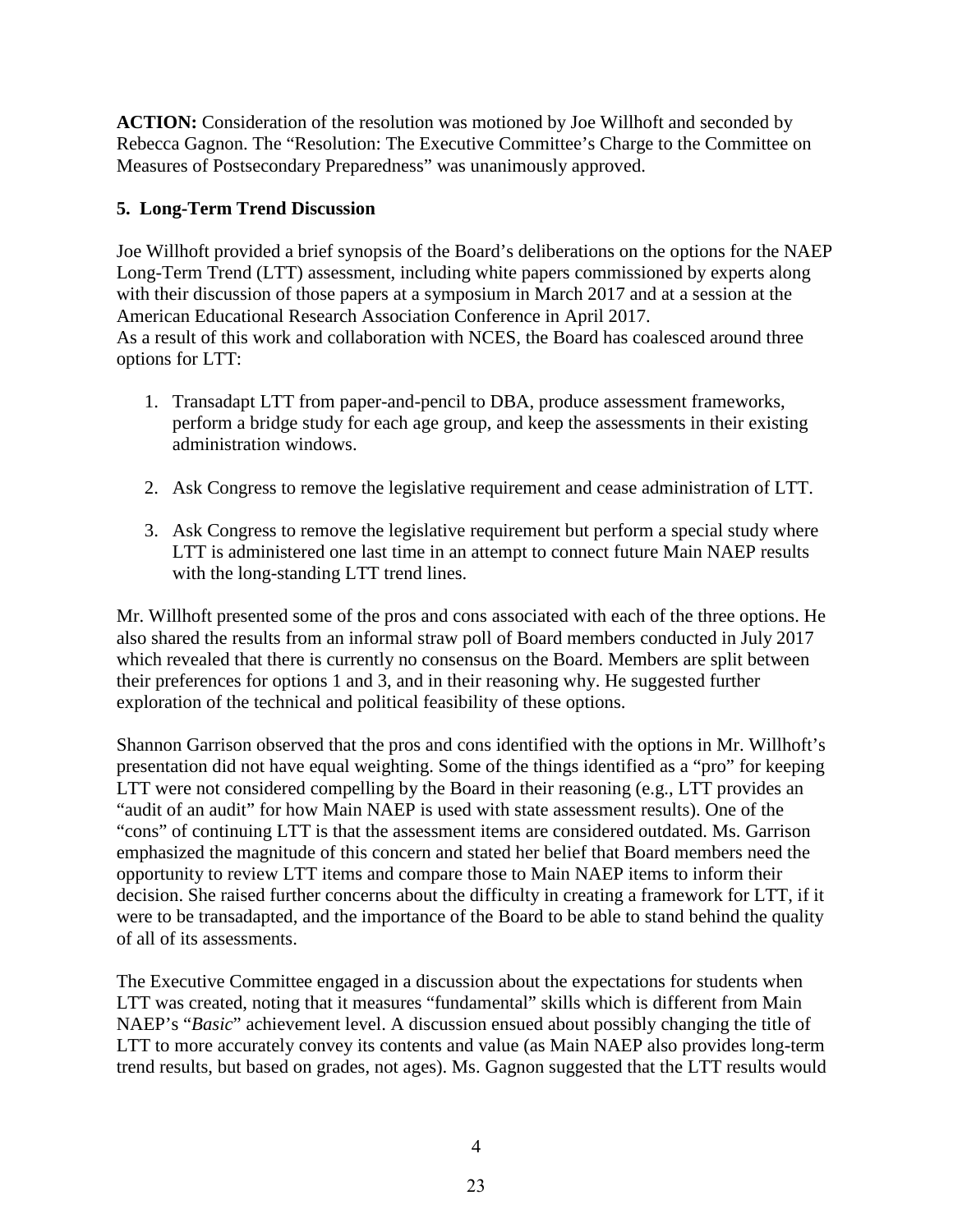be more meaningful if they were reported in a way that explained to the general public how the expectations of students have changed from the 1970's to today.

The Committee expressed a need to better understand the technical aspects of options 1 and 3, including if the process of transadapting LTT would involve simply changing the mode of administration or would also include significant changes to the assessment's design.

The Committee raised concerns about the resources and tradeoffs to be made with its LTT decision in relation to other priorities. Ms. Carr responded that those tradeoffs with other assessments are not yet clear.

Chair Mazany raised the importance of the Board's thoughtful deliberations on this complex topic, while also needing to expeditiously arrive at a decision with confidence that it is the right one for The Nation's Report Card. He suggested a Board decision in the spring might be feasible. Ms. Carr noted that the Board signaling its likely direction is important to inform the scope of the next NAEP Alliance contracts that will be awarded in 2018. In closing, Chair Mazany advised that to make a final decision regarding LTT, the Board will need to better understand the costs involved, the content of the assessment, the technical requirements of transadapting, and to consider the future branding of LTT.

Chair Mazany adjourned the Executive Committee meeting at 5:53 p.m.

I certify the accuracy of these minutes.

Terry Mazany, Chair Date

September 4, 2017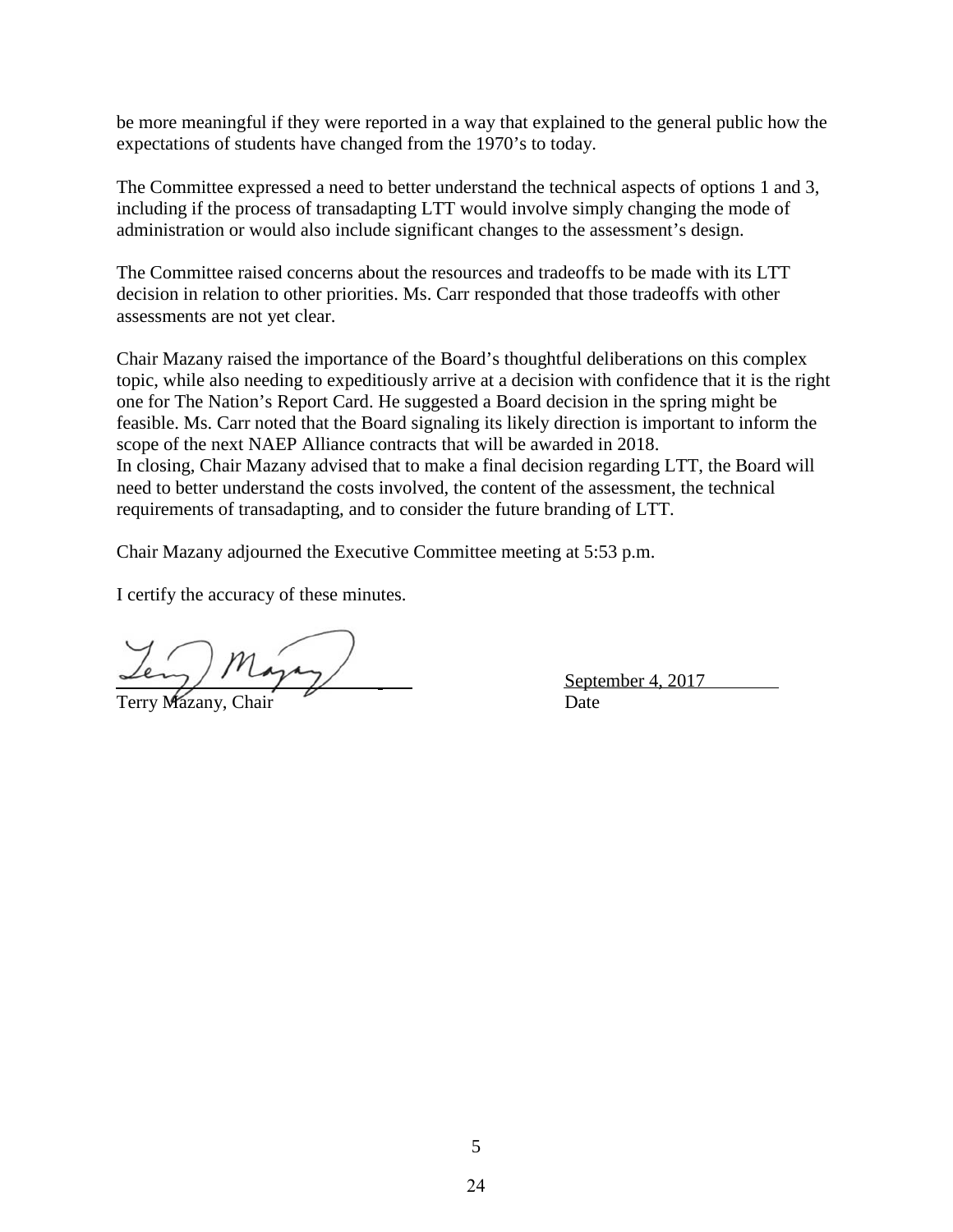# **National Assessment Governing Board Assessment Development Committee Report of August 3-4, 2017**

## **August 3, 2017**

**Assessment Development Committee (ADC) Members:** Shannon Garrison (Chair), Cary Sneider (Vice Chair), Frank Fernandes, Carol Jago, and Dale Nowlin.

**Governing Board Staff:** Bill Bushaw (Executive Director), Lisa Stooksberry, Michelle Blair, and Sharyn Rosenberg.

**National Center for Education Statistics (NCES) Staff:** Elvira Germino-Hausken and Nadia McLaughlin.

**Other Attendees:** AIR: Kim Gattis. ETS: Jay Campbell. HumRRO: Sheila Schultz. Pearson: Pat Stearns.

#### **Welcome and Introductions**

ADC Chair Shannon Garrison called the meeting to order at 8:30 a.m. and welcomed all attendees.

#### **ADC Priorities for NAEP Assessments: "Blue Sky" Discussion (SV #3)**

Chair Garrison asked the Committee to consider whether NAEP is assessing all areas it should assess and whether there are areas in which NAEP should play more of a leadership role in the assessment landscape. The Committee acknowledged the challenge of balancing NAEP leadership in the field, while addressing the current state of the field. With the lead time needed for assessment development, however, some level of prediction is required.

The Committee discussed possibilities for merging assessments and noted that there were many reasons to maintain mathematics as a standalone subject, even if Science and Technology and Engineering Literacy (TEL) are eventually assessed as one domain. It would be helpful to look across NAEP assessments to identify related sub-areas. For example, across Science, TEL, Civics, U.S. History, and Geography there are subtopics relating to society and the environment. Writing could also be a subcomponent of several subjects, which is another path toward a crosscurricular focus. The ADC will need to determine how prospective merging of assessments can be done thoughtfully, taking advantage of synergies in respective content and process areas.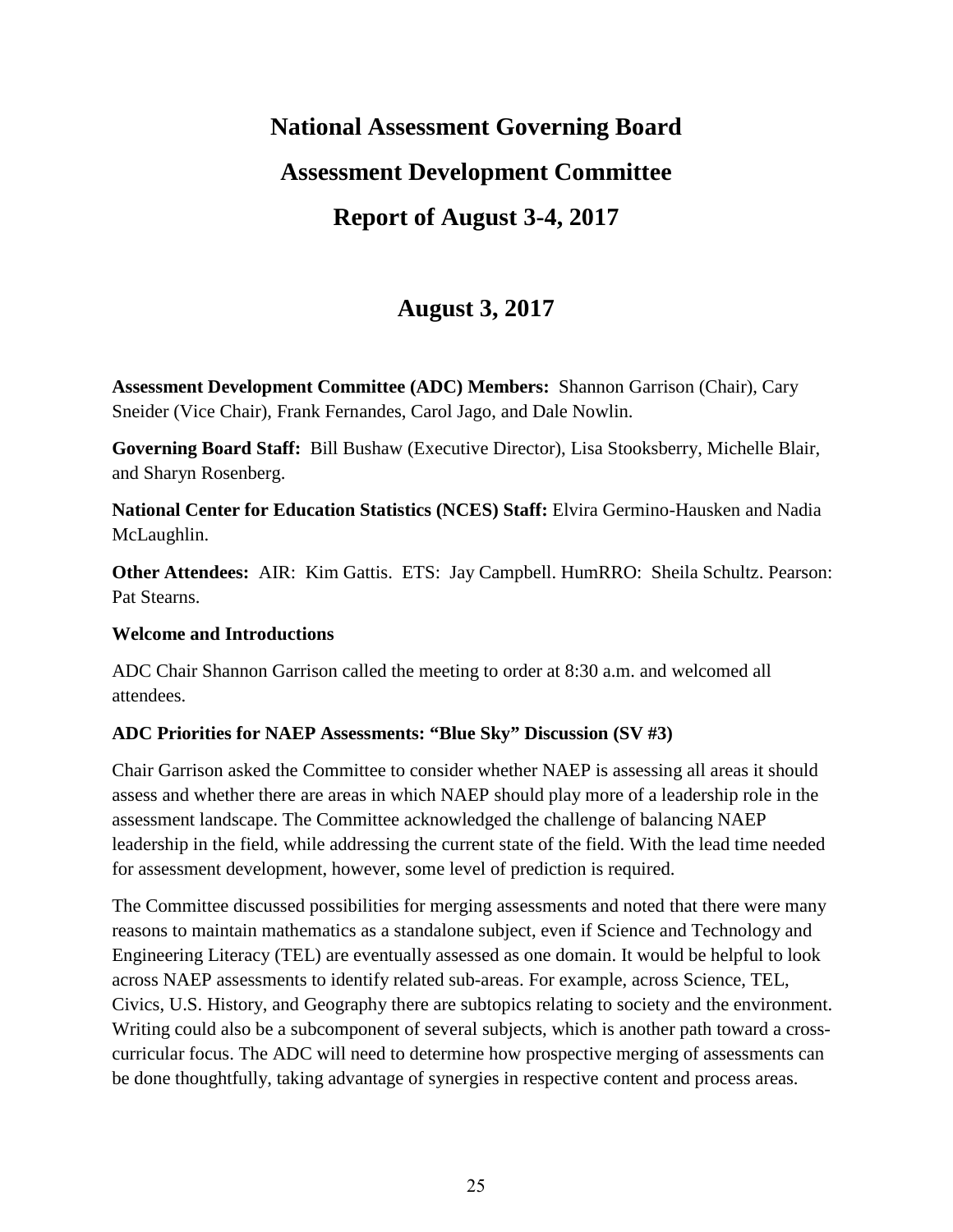The Committee agreed to continue discussing how NAEP can be intentional about the overlap between different assessments and how assessments relate to statutory requirements, e.g., the mandate for reading and mathematics every two years.

The Committee also agreed with a major sentiment arising in full Board discussions about the NAEP schedule: it is preferable to have fewer NAEP subject area assessments that are also providing state level results, as opposed to many NAEP assessments with national results only. The Committee discussed that fewer assessments may enable more frequent NAEP reporting, which can better support policymakers, educators, and students.

In setting priorities, the Committee noted that innovation does not require doing something new. Focusing on and improving how assessments are configured and administered can pave the way for more content to be assessed. To identify an optimal configuration of content, the Committee will have to weigh whether NAEP should more deeply assess an existing content area versus adding new content areas.

The Committee also agreed that the best configuration of NAEP assessment areas will prioritize what students know, as well as students' ability to apply their knowledge. From this perspective, integrating NAEP subject areas and highlighting cognitive processes can potentially better reflect current instructional practices and ways in which students learn. The Committee is pleased that the Board's Strategic Vision encourages partnerships for engaging stakeholders with NAEP results. Released items, the Committee noted, can help partners see how NAEP data are actionable. Chair Garrison invited the Committee to continue to think about how these partnerships can be successful, how future NAEP items will support the field, and how ADC priorities should be reflected in upcoming framework updates.

#### **Discussion of NAEP Reading Framework**

The ADC considered how the current NAEP Reading Framework relates to ideas and priorities raised in the previous session about blue-sky ideas, as well as issues from recent Committee deliberations on the NAEP framework development policy.

The Committee noted that the current NAEP Reading Framework reflects a time when best practices shifted for reading – a unique point in history. The Committee considered how a framework review for reading would start and agreed that the first step would be to identify experts to speak to the full Board. The experts would provide an overview on the current state of the field and share reflections on how it relates to the existing framework.

The Committee anticipates that some updates are needed for NAEP Reading because of the transition to digital based assessment. More broadly, framework updates will need to address other factors connected to teaching and learning in reading and how these have evolved over time. For example, extensive recent discussion in the field has addressed reading digitally and visual literacy.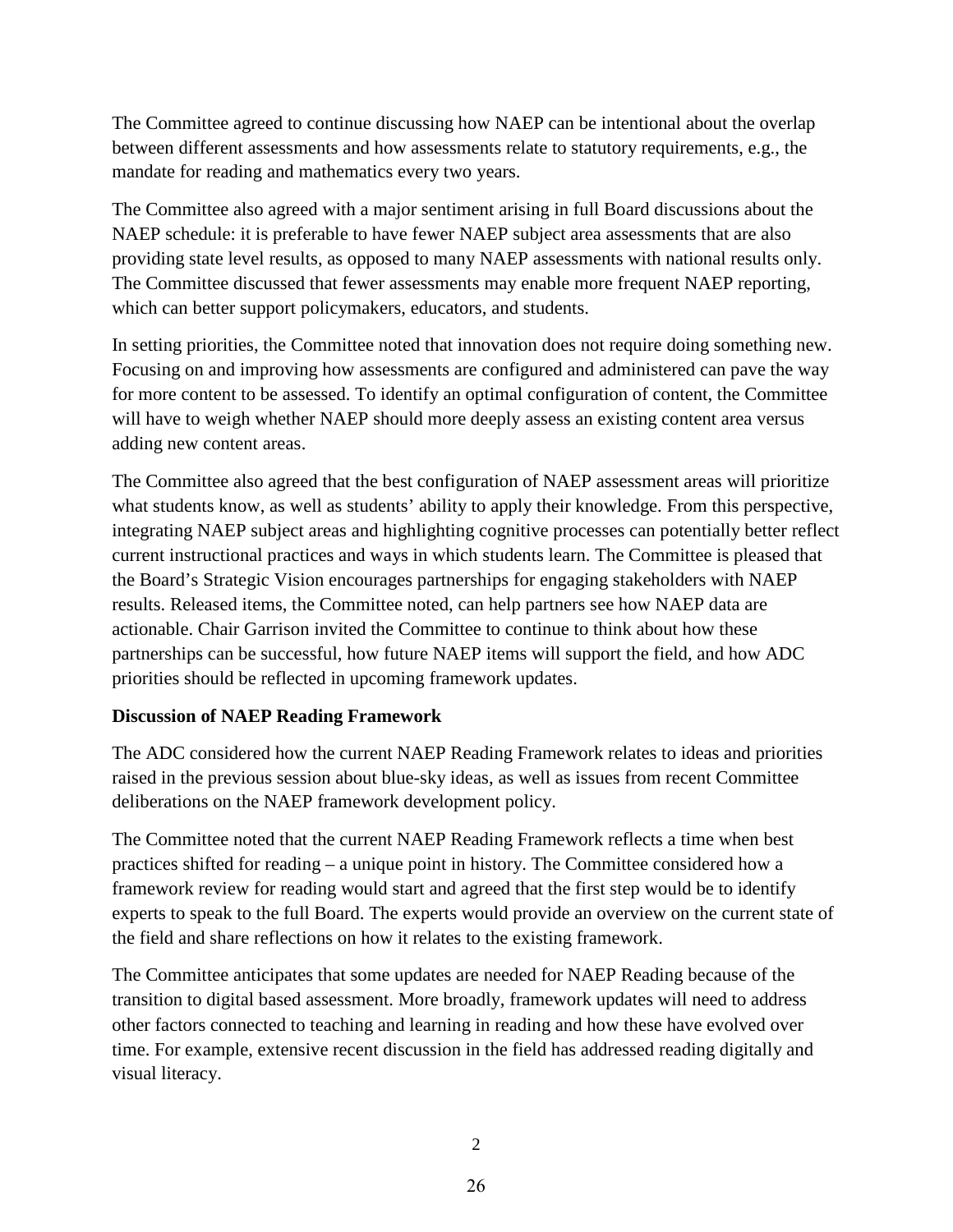After the Board determines the level of updates required based on expert input, the ADC suggested that collecting public comment may be timely. This would be an opportunity for stakeholders to articulate which aspects of the Framework they believe should be changed and why. Compilation of this public comment could then be a resource for the panels convened to articulate the vision of the framework and to draft the revised framework. The Committee noted that the revisions being considered for the new Framework Development Policy are flexible enough to accommodate convening experts and collecting public comment when needed.

#### **Framework Development Policy for NAEP Assessments**

The ADC opened discussion about revising the Framework Development Policy at the May 2017 Board meeting, noting that the current policy is geared toward creating new frameworks rather than revising existing ones. At this Board meeting, the Committee continued discussion, building on initial revisions to the policy that the ADC drafted via video conference on July 25, 2017. With 11 frameworks in place and several updates on the horizon, the Committee's revisions added guidance on the processes for monitoring and updating frameworks.

One addition to the policy is a commitment to conduct a review of each framework at least once every 10 years. In the short-term, the Committee anticipates that frameworks will be reviewed at a quicker pace with the intention to review all frameworks, but generally, each November the Board would invite experts for a panel discussion on a framework, with a deeper follow-up discussion in the ADC meeting. Based on expert input and Board discussion, the ADC will either affirm that no changes are required or recommend minor or substantial updates be pursued. Minor updates include clarifications that do not affect the construct of the assessment.

Developing and updating frameworks will always be done through a deliberative and inclusive process, pulling in a wide cross-section of stakeholders, e.g., teachers, curriculum experts, and leaders in the discipline. In this model, substantial framework updates would involve convening a *Visioning Panel* with about 30 members. This is typically done via a contractor. The ADC will receive regular updates. Before sharing the draft framework for public comment, the visioning panel and the ADC will have an opportunity to review a preliminary draft.

The Visioning Panel will formulate high-level guidance about how the framework update can be done. Visioning Panel members will be leaders in the field, including educators at the state and district level, representatives from the business and policy sectors, as well as parents and members of the general public. In the current policy, this group is called the Steering Committee.

Half of the Visioning Panel members will continue on as the *Development Panel* to create the draft that will be recommended to the Board. In the current policy, this group is called the Planning Committee. The current policy also enlists these individuals as a separate group with different members, but the ADC suggests that there be substantial membership overlap among the visioning and development panels for a more integrated approach. The ADC agrees that the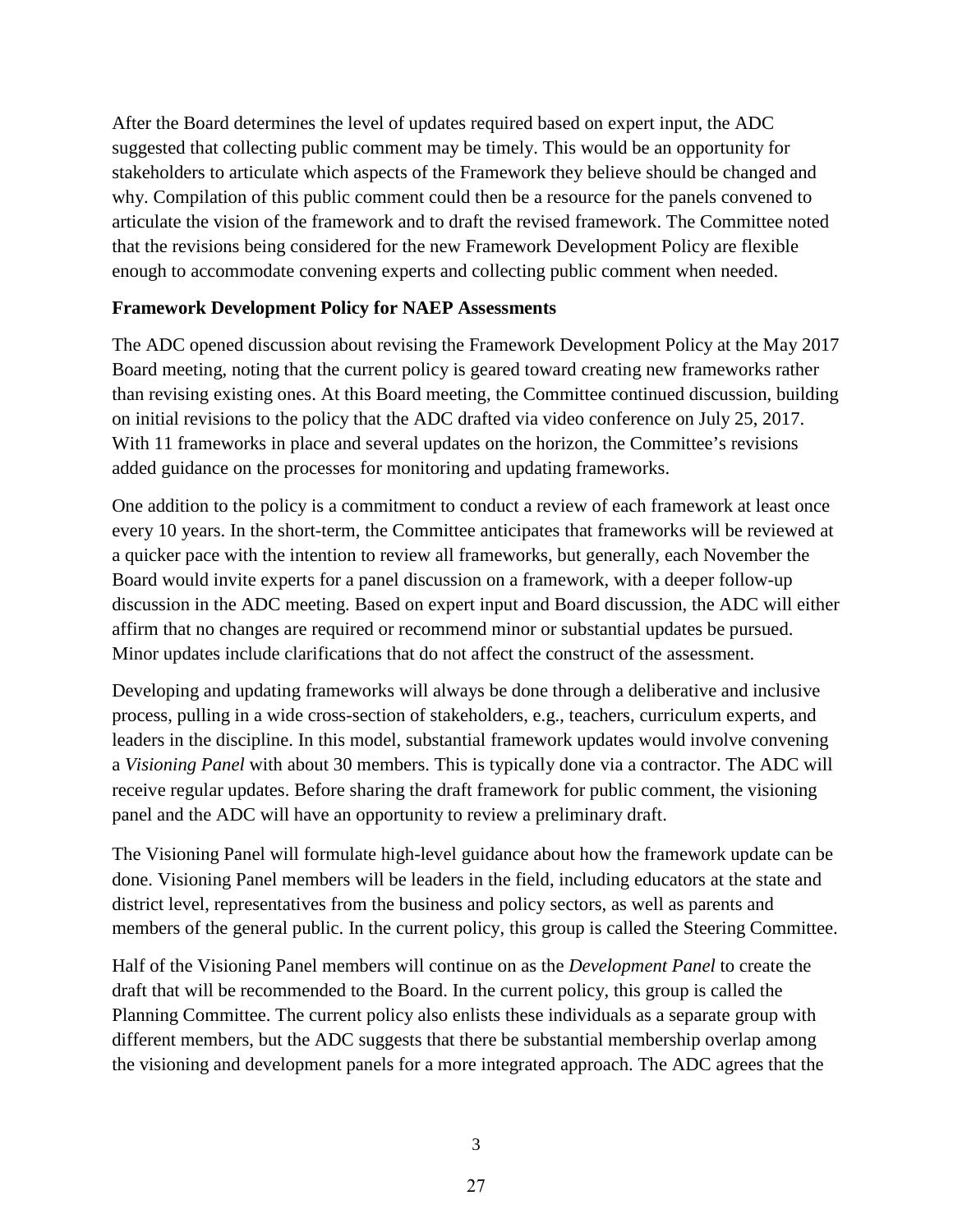current policy's text can be streamlined, e.g., moving discussion of the achievement level descriptions to the explanation of what is in each framework.

The ADC has also affirmed that the revised policy should:

- Add more details about the development process with flexibility to cover the updating process;
- Add a new principle that describes a monitoring process, while removing the current policy's principle that is focused on stability; and
- Explore incremental updating, bridging studies, and other research to maintain trend, when feasible.

Newly developed frameworks and revisions to existing frameworks are subject to Board approval. When taking action, the Board will vote on a revised framework and its specifications document. The Board will also consider whether the content revisions in these documents impact contextual variables and how they relate to the current achievement level descriptors.

The Committee's discussion provided several clarifications to a working draft of the revised policy. This work aligns with the Strategic Vision's call to pursue innovative approaches for updating frameworks. Chair Shannon Garrison noted that in the Saturday session of the August 2017 Board meeting the ADC will share an overview of the revisions discussed so far, and the Committee will collect initial feedback and questions from the full Board. In November 2017, the Board will review a draft of the revised policy. Board action is slated for March 2017.

#### **Review of NAEP Items: 2021 NAEP Mathematics, Reading, and Writing Questionnaires**

The ADC reviewed 250 previously administered questionnaire items in preparation for the 2021 NAEP Reading, Mathematics, and Writing assessments, noting several updates and additions for the future questionnaire item development. Questions addressed students, teachers, and schools, and spanned grades 4, 8, and 12. These questions are not automatically re-administered. Simultaneously, the R&D committee is conducting a similar review of 2017 items from the core questionnaires.

The ADC determined that several questions still address useful topics, but asked that all items be reviewed with an eye toward the modern day and beyond. Many items are phrased in antiquated ways and list examples that do not resonate today. The Committee also requested that answer choices include an option of zero or never as an exclusive response category because knowing whether something never occurs is extremely useful.

The Committee suggested it would be useful to revise or add resource-related questions to shift emphasis from availablilty to focus instead on what students are doing with available resources. For example, many students may be using ebooks, digital devices, and apps only to access the class textbook, and this usage should be distinguished somehow from other uses of digital technology.

4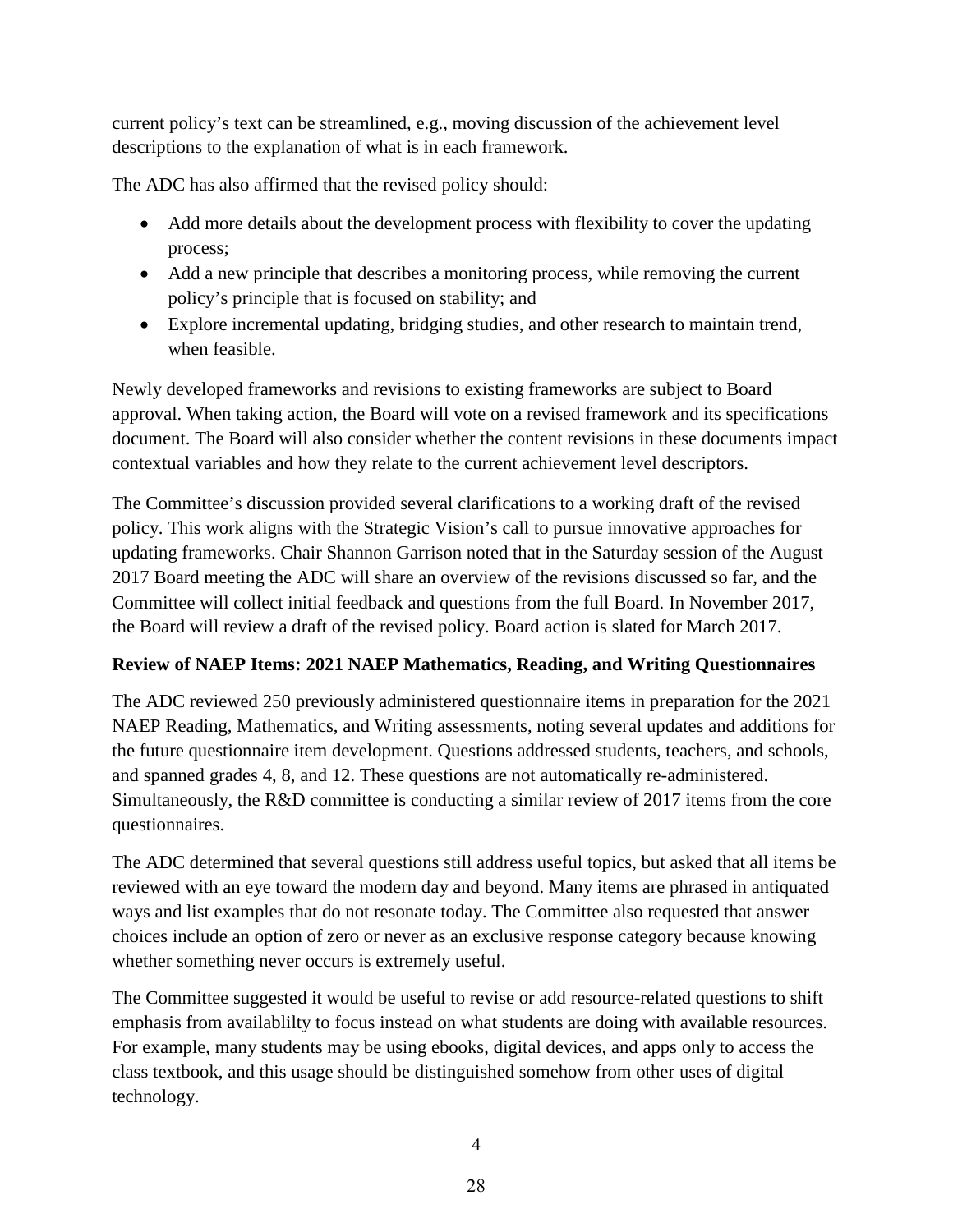Under its delegated authority from the Board, the Committee approved the items with comments to NCES.

**ACTION: The Assessment Development Committee approves NAEP items in mathematics, reading, and writing at grades 4, 8, and 12 with changes to be communicated in writing to NCES.**

**Closed Session 2:00 p.m. - 4:00 p.m.** 

**Assessment Development Committee (ADC) Members:** Shannon Garrison (Chair), Cary Sneider (Vice Chair), Frank Fernandes, Carol Jago, and Dale Nowlin.

**Governing Board Staff:** Lisa Stooksberry (Deputy Executive Director) and Michelle Blair.

**National Center for Education Statistics (NCES) Staff:** James Deaton, Elvira Germino-Hausken, and Nadia McLaughlin.

**Other Attendees:** AIR: Kim Gattis. ETS: Jonas Bertling, Jay Campbell, James Capps, Mary Lauko, Karen Wixson. HumRRO: Sheila Schultz. Pearson: Pat Stearns.

In accordance with the provisions of exemption  $(9)(B)$  of Section 552b(c) of Title 5 U.S.C., the Assessment Development Committee (ADC) met in closed session on August 3, 2017 from 2:00 p.m. to 4:00 p.m. to review secure NAEP test questions in science. This session included review and discussion of secure NAEP test items that have not yet been publicly released.

#### **Review of NAEP Items: 2019 NAEP Science**

The ADC met in closed session to review final builds of 8 interactive computer tasks for the 2019 NAEP Science assessment at grades 4, 8, and 12. The Committee also reviewed final builds of 6 hybrid hands-on tasks for 2019 NAEP Science. Hands-on tasks require that students work with NAEP-provided lab kits to perform investigations, but students receive instructions, record results, and respond to questions via a tablet computer — hence, the term "hybrid."

The ADC commended NCES and the contractors on their extensive and impressive work on the tasks and items. The hybrid hands-on task instructions were clear and concise. All tasks were also learning opportunities for students, which will be a great message to share when results are ready to be released.

The ADC cautioned that in several cases context was used to determine whether an item mapped to a framework objective. Context alone should not be used to determine whether an item maps to the framework objective, since this creates a communication challenge when performance results are eventually reported. On the other hand, the ADC also noted that it is acceptable for some questions to be devoted to context, given that tasks involve many steps and some items serve as a helpful interim check of student understanding. These items can perhaps receive a special label to avoid confusion.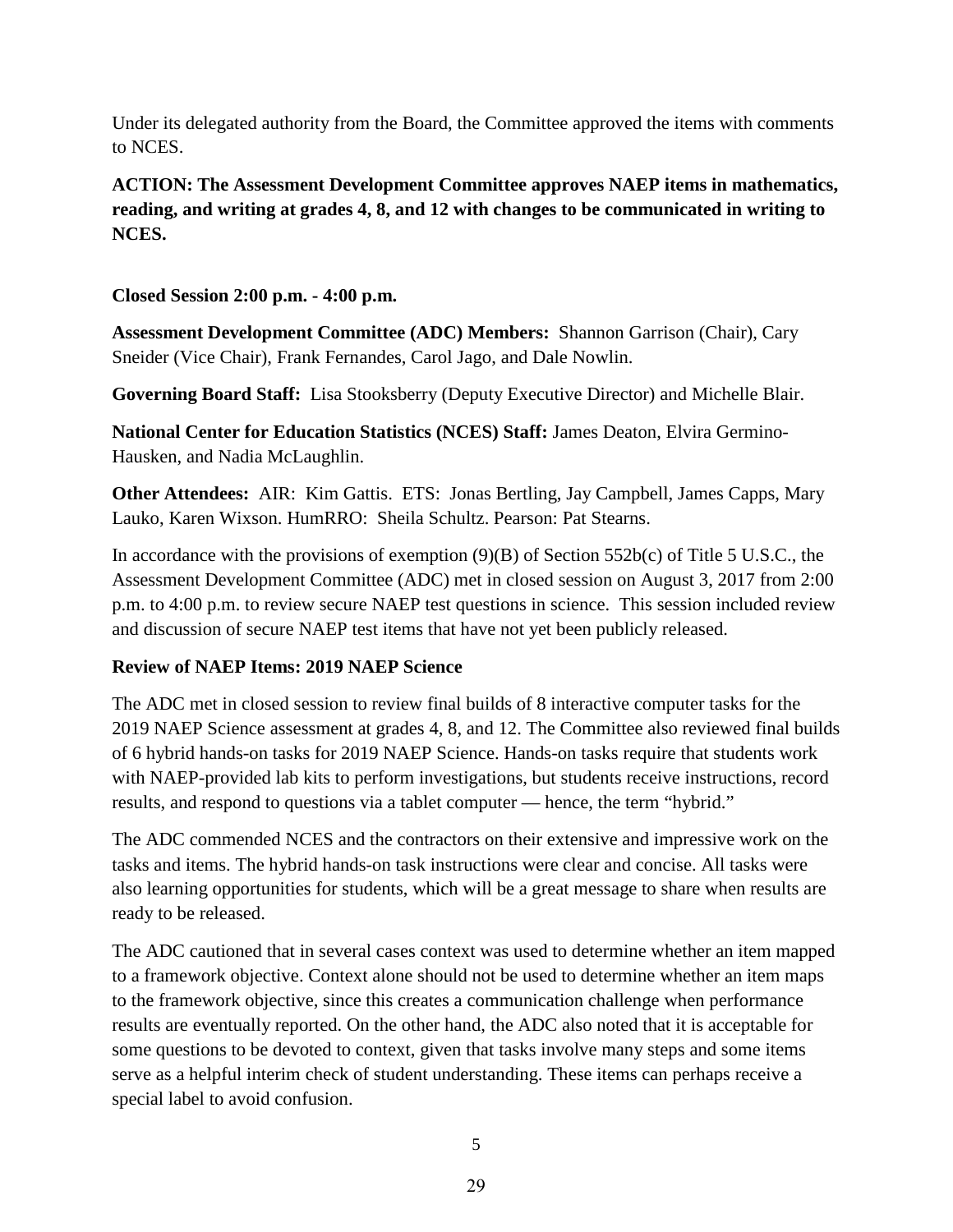Under its delegated authority from the Board, the Committee approved the items with comments to NCES.

**ACTION: The Assessment Development Committee approves NAEP items in science at grades 4, 8, and 12 with changes to be communicated in writing to NCES.** 

## **August 4, 2017**

**Closed Session 10:10 p.m. - 12:15 p.m.** 

**Assessment Development Committee (ADC) Members:** Shannon Garrison (Chair), Cary Sneider (Vice Chair), Frank Fernandes, Carol Jago, Dale Nowlin, and Chasidy White.

**Governing Board Staff:** Michelle Blair.

**National Center for Education Statistics (NCES) Staff:** Eunice Greer, Elvira Germino-Hausken, Shawn Kline, Nadia McLaughlin, and Holly Spurlock.

**Other Attendees:** AIR: Kim Gattis. ETS: Jay Campbell, Emily Pooler, and Alexandra Walrath. Hager Sharp: Cailin Jason and Joanne Lim. HumRRO: Sheila Schultz. Optimal Solutions Group: Nana Dompreh.

In accordance with the provisions of exemption  $(9)(B)$  of Section 552b(c) of Title 5 U.S.C., the Assessment Development Committee (ADC) met in closed session on August 4, 2017 from 10:15 a.m. to 11:45 p.m. to review secure NAEP test questions in civics, geography, and reading. This session included review and discussion of secure NAEP test items that have not yet been publicly released.

#### **Review of NAEP Items: Civics, Geography, and Reading**

ADC Chair Shannon Garrison called the meeting to order at 10:15 a.m. and welcomed all attendees. The ADC completed its review of existing questionnaire items for grade 12 and met in closed session to review 6 items for the 2018 Civics and Geography operational assessments at grade 8. The ADC flagged these items for a post-pilot review based on the nature of the Committee's pre-pilot comments. This post-pilot review allows the Committee to evaluate items using results from the pilot. Items for the 2018 U.S. History assessment at grade 8 were also flagged for post-pilot review, but NCES did not recommend any of those items for the operational NAEP assessment.

The ADC also reviewed one scenario based task and one concept sketch for 2019 and 2021 NAEP Reading assessments, respectively.

Under its delegated authority from the Board, the Committee approved the items with comments to NCES.

6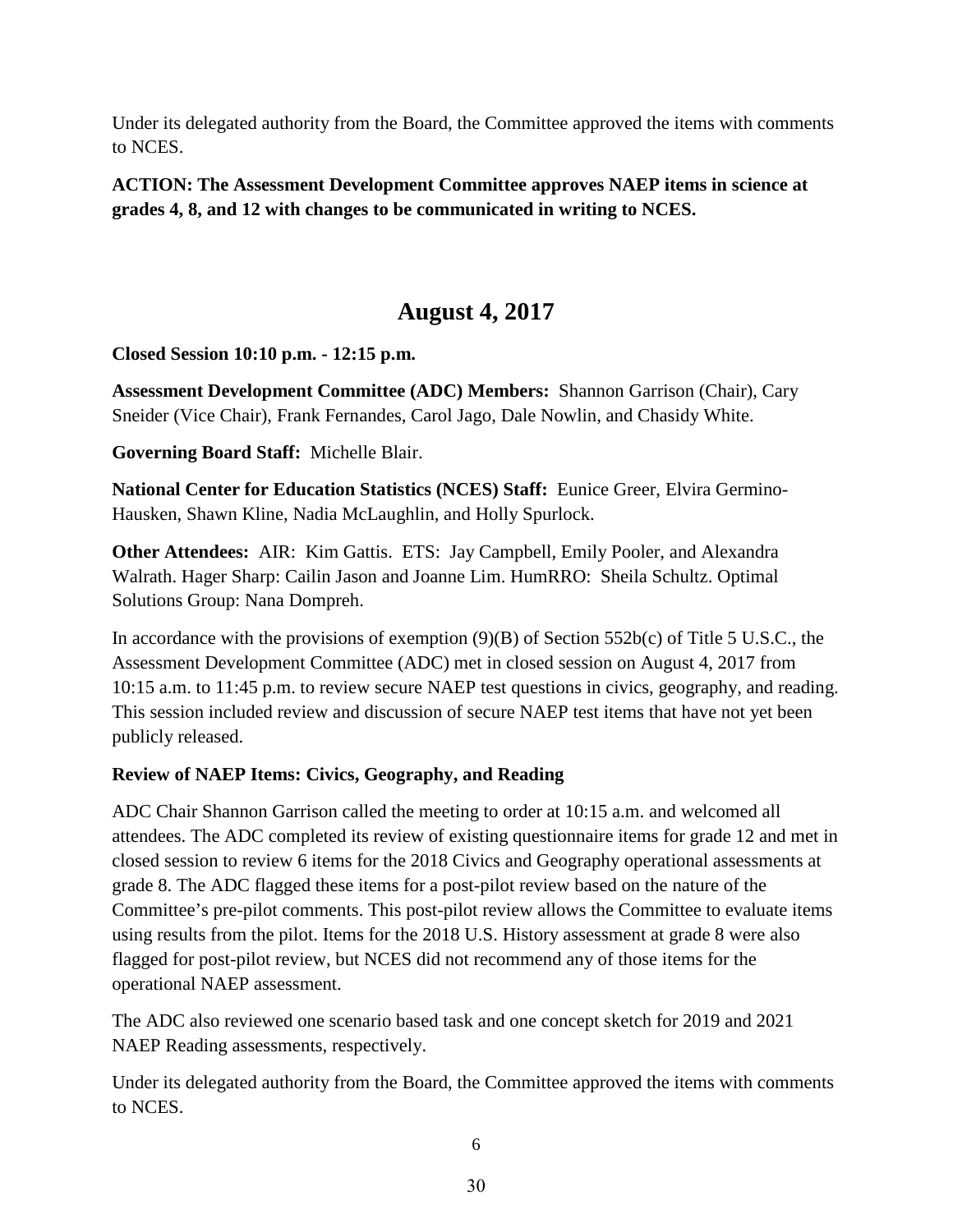**ACTION: The Assessment Development Committee approves NAEP items and tasks in civics, geography, and reading at grades 8 and 12 with changes to be communicated in writing to NCES.**

The session was adjourned at 11:45 a.m.

I certify the accuracy of these minutes.

Hand Steen

Shannon Garrison, Chair

September 8, 2017 **Date**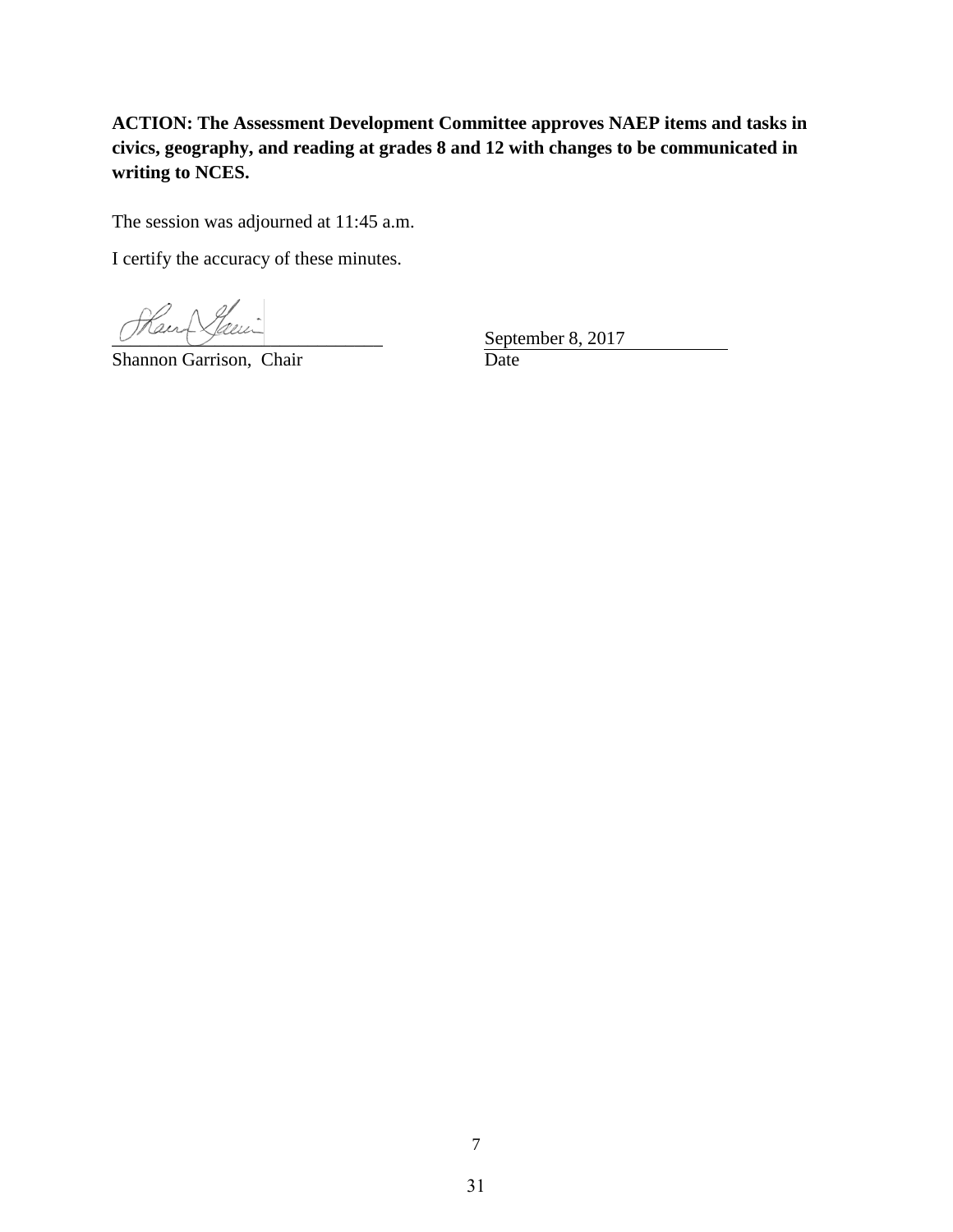# **National Assessment Governing Board Committee on Standards, Design and Methodology Report of August 4, 2017**

**COSDAM Members:** Andrew Ho (Chair), Joe Willhoft (Vice Chair), Jim Geringer, Alice Peisch, and Jim Popham.

**Governing Board Staff:** Lily Clark, Sharyn Rosenberg, and Lisa Stooksberry.

**NCES Staff:** Acting Commissioner Peggy Carr, Enis Dogan, Pat Etienne, Lauren Harrell, and Taslima Rahman.

**Other Attendees:** American Institutes for Research: Tanisha Beverly, Markus Broer, Andrew Iverson, Young Yee Kim, Eva Li, Fran Stancavage, Lianjing Zheng. Educational Testing Service: Amy Dresher, Kadriye Ercikan, and Andreas Oranje. Fulcrum: Anderson Davis and Kevin Price. Hager Sharp: David Hoff. HumRRO: Thanos Patelis. Optimal Solutions Group: Rukayat Akinbiyi. Pearson: Marc Johnson and Tim O'Neil. Westat: Greg Binzer, Lisa Rodriguez, Rick Rogers, Keith Rust, and Dianne Walsh.

#### **Welcome and Review of Agenda**

Chair Andrew Ho called the meeting to order at 10:15 am and began by noting Mitchell Chester's contributions to COSDAM, including his advocacy for linking studies in particular. He reiterated Jim Geringer's metaphor from the earlier general session, that Mitchell himself was the gold standard. Mr. Ho reviewed his three priorities as COSDAM chair: maintaining relevant trends, establishing linkages, and building partnerships, particularly that with NCES. He noted that the Committee's work at this meeting was related to the Strategic Vision, opportunities for potential linking studies, and the grade 4 writing achievement levels setting. He also acknowledged that Lucille Davy and Linda Rosen were unable to attend this board meeting, and that both Jim Popham and Lucille Davy would be ending their terms on September  $30<sup>th</sup>$ .

#### **Next Steps for Implementing Strategic Vision**

Sharyn Rosenberg provided an overview of Strategic Vision activities that COSDAM would lead, and she requested feedback on the proposed plans. Several activities were discussed related to Strategic Vision goals #2 (Increase opportunities to connect NAEP to administrative data and state, national, and international student assessments); #3 (Expand the availability, utility, and use of NAEP resources, in part by creating new resources to inform education policy and practice); #5 (Develop new approaches to update NAEP subject area frameworks to support the Board's responsibility to measure evolving expectations for students, while

1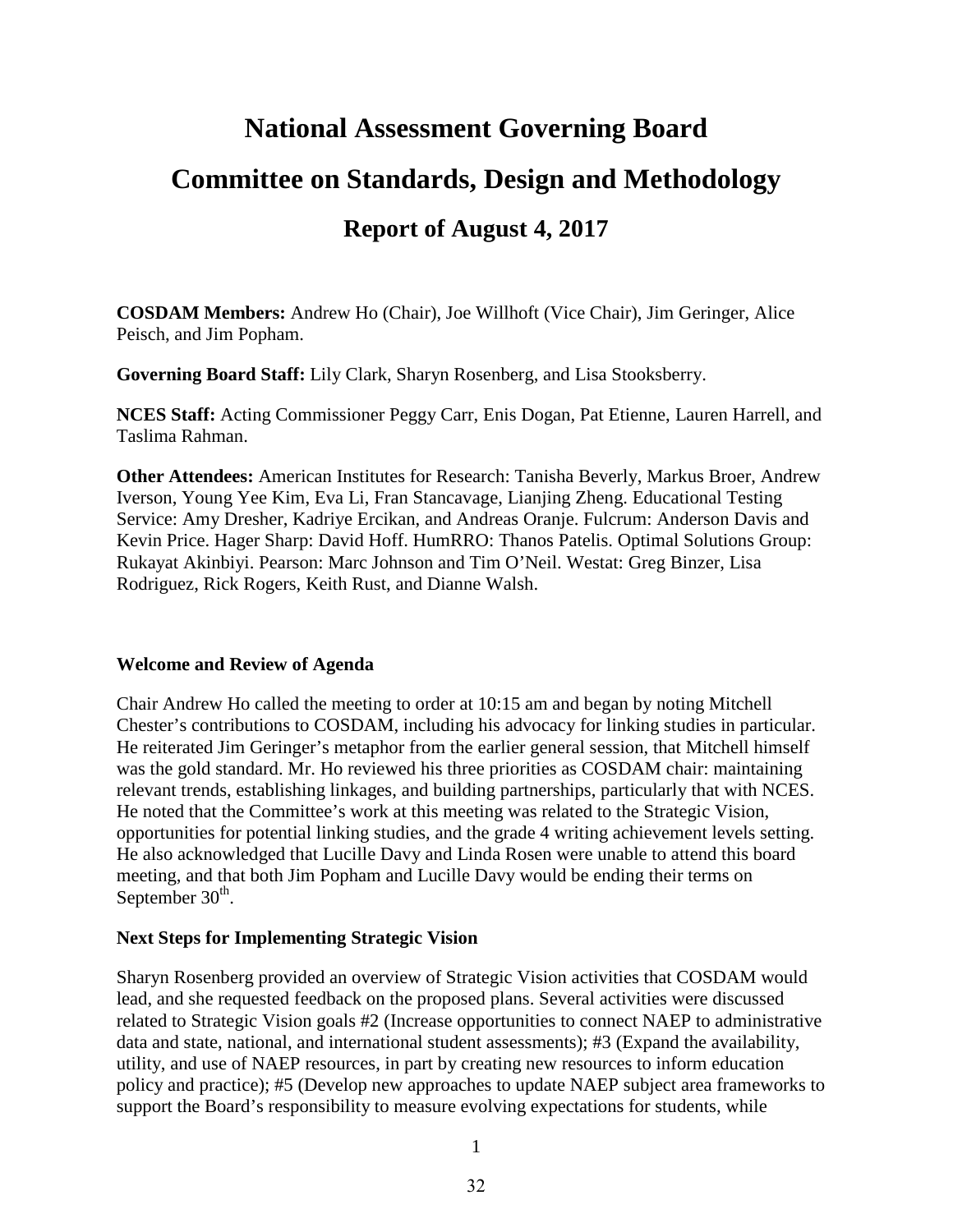maintaining rigorous methods that support reporting student achievement trends); #7 (Research policy and technical implications related to the future of NAEP Long-Term Trend assessments in reading and mathematics; #9 (Develop policy approaches to revise the NAEP assessment subjects and schedule based on the nation's evolving needs, the Board's priorities, and NAEP funding); and #10 (Develop new approaches to measure the complex skills required for transition to postsecondary education and career.

Joe Willhoft suggested that expanding the availability, use, and utility of NAEP resources (goal #3) could also include dissemination efforts on NAEP methodologies. For example, states could learn much from NAEP in terms of technical best practices such as training item writers and setting achievement levels. Jim Geringer suggested that new approaches to the assessment schedule (goal #9) should focus additionally on optimization and efficiency in how we conduct the assessments, such as reconfiguring testing windows or daily schedules to cover more subject areas with the same students.

#### **Potential NAEP Linking Studies**

Mr. Ho introduced the topic of NAEP linking studies and noted that COSDAM members should consider what they would like to see accomplished over the next three years in terms of using linking studies to improve the usefulness and interpretability of the NAEP scale.

Enis Dogan of NCES presented a review of NAEP linking studies and the questions that linkages can answer. The following questions were discussed: 1) How does state academic achievement compare to other countries; 2) What longitudinal, long-term outcomes can NAEP performance predict; 3) What longitudinal, long-term outcomes can performance at particular score levels, such as NAEP *Proficient*, predict; 4) What nonacademic measures correlate with academic achievement at the school or district level; and 5) What nonacademic measures correlate with academic achievement at the individual student level.

Jim Popham stressed that linking studies should provide actionable information rather than being used to judge whether one assessment is better than another or one state is better than some country. That is, linking studies should be pursued that are actionable, not merely interesting. There was general support for longitudinal student-level linkages that could enable early childhood predictors of NAEP performance, as well as linkages that enable NAEP performance to predict later outcomes beyond school. Alice Peisch and Jim Geringer noted that international linkages are useful for benchmarking and setting high expectations.

Peggy Carr noted that research grants from the Institute for Education Sciences have funded some previous NAEP linking efforts, while other linking studies have been funded by NCES and the Governing Board. In addition, the process of connecting NAEP to institutional surveys is often much more straightforward than linking NAEP performance to other surveys and assessments at the individual student level. The Commission on Evidence-Based Policymaking will issue a report in September 2017 on recommendations for increasing the availability and use of data in order to build evidence about government programs, while protecting privacy and confidentiality.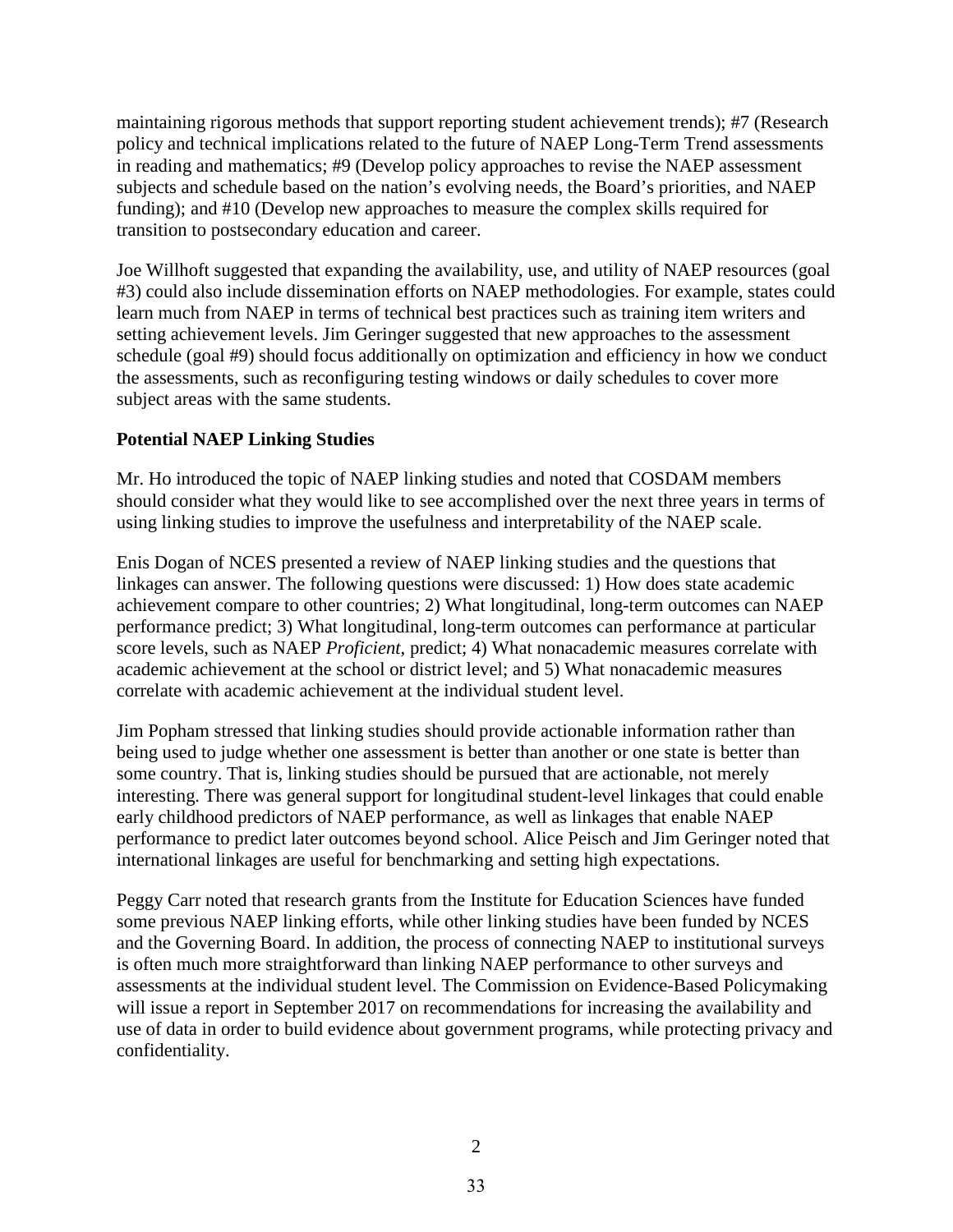#### **Writing Grade 4 Achievement Levels Setting Project Update**

Tim O'Neil of Pearson provided a brief update on the grade 4 writing achievement levels setting project. A field trial was held in San Antonio, Texas in early June to try out the Moodle standard setting software, which functioned well overall. He described several lessons learned, including the following issues: a few panelists were confused about the overall goal of the meeting upon arrival; the NAEP tablets used for the sample assessment did not function as intended; there was insufficient time planned for several activities; there was some confusion about the ordering of the bodies of work; and some panelists expressed concern about whether grade 4 students had prior experience writing on computer. Mr. O'Neil described how each lesson learned will inform plans for the upcoming pilot study, to be held in Atlanta in early November.

Joe Willhoft noted that it is extremely common for a few panelists to express confusion upon arrival about their role at the achievement levels setting meeting. Mr. Willhoft suggested acknowledging upfront that panelists will be confused. In response to Mr. O'Neil's comment that Pearson plans to produce a short video to introduce panelists to their charge prior to their arrival at the achievement levels setting meeting, Jim Popham asked that they consider adding the role of impact data to the video.

#### **Information Items**

Ms. Rosenberg noted one information item, a procurement for a new Technical Support contract to achieve some of the goals of the Strategic Vision and to help implement the Board's response to the evaluation of NAEP achievement levels. The contract is expected to be awarded by the end of the month, and additional information will be shared with COSDAM during the November board meeting.

Mr. Ho adjourned the COSDAM meeting at 12:15 pm.

I certify the accuracy of these minutes.

 $\bigvee_{\hspace{-.15cm}\longrightarrow\hspace{-.15cm}\mathbb{Z}}\mathcal{N}\bigcup_{\hspace{-.15cm}\mathcal{M}}\mathcal{N}\bigcup_{\hspace{-.15cm}\mathcal{M}}\mathcal{N}\bigcup_{\mathcal{M}}$ 

Andrew Ho, Chair Date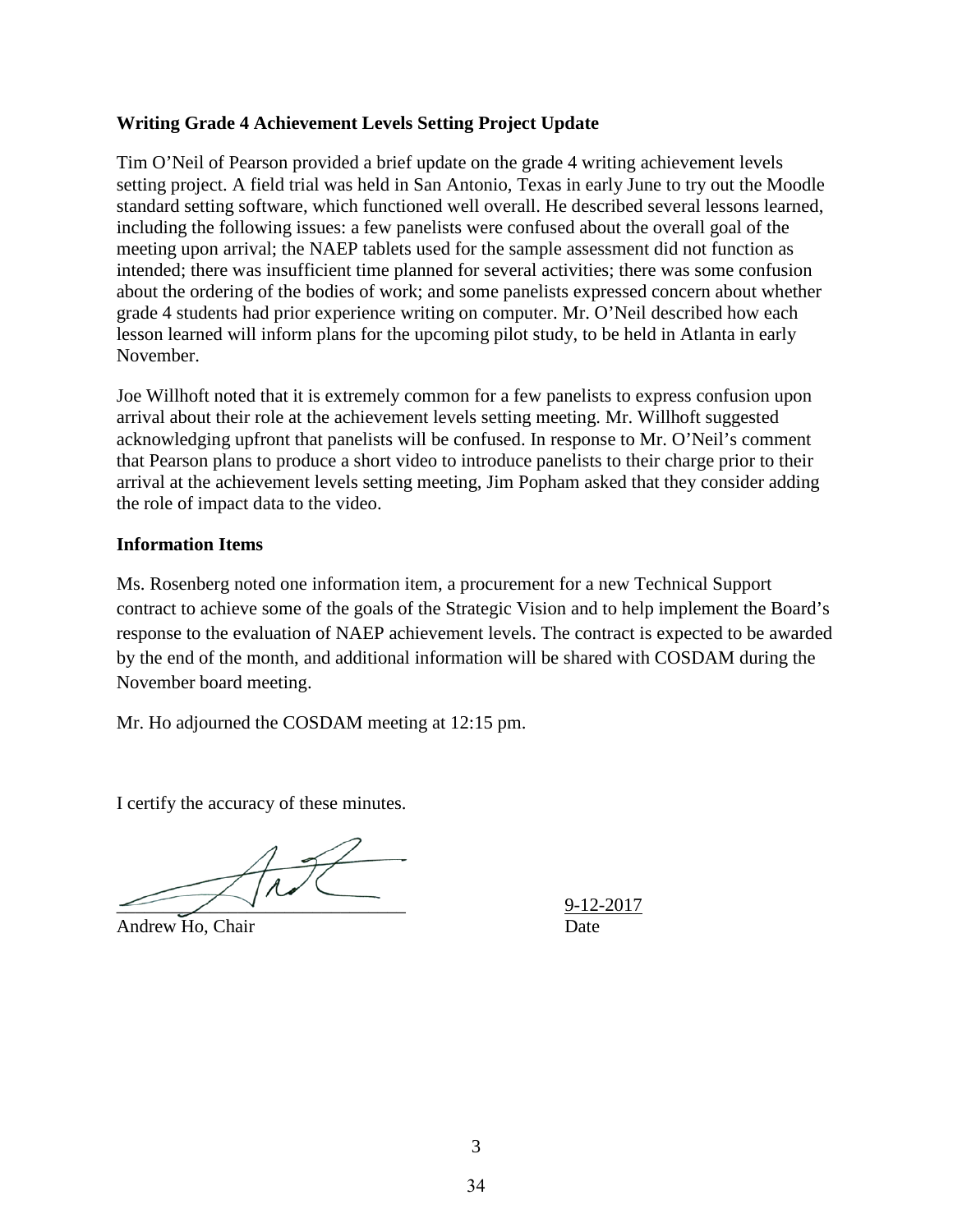## **Reporting and Dissemination Committee**

## **August 4, 2017**

## **10:10 am – 12:15 pm**

## **Washington Marriott Georgetown**

Reporting and Dissemination Committee Members: Rebecca Gagnon (Chair), Father Joseph O'Keefe (Vice Chair), Alberto Carvalho, Tonya Matthews, Tonya Miles, Governor Ronnie Musgrove, Jeanette Nuñez, Fielding Rolston

Governing Board Staff: Bill Bushaw, Stephaan Harris, Laura LoGerfo, Lisa Stooksberry

National Center for Education Statistics Staff: Halima Adenegan, Gina Broxterman, Samantha Burg, Jamie Deaton, Dan McGrath, Taslima Rahman, Ebony Walton, Bill Ward

Contractors: Paris Adkins-Jackson, Cadille Hemphill, Juliet Holmes, Yan Wang (AIR); Carolyn Rudd, Edward Wofford (CRP): Meredith Davis, Amanda Horn, Chelsea Radler (DCG); Jan Alegre, Jonas Bertling, Robert Finnegan, Lisa Ward (ETS); Debra Silimeo, Kelle Wyatt (Hager Sharp); Hillary Michaels (HumRRO); Brian Cramer (Optimal Solutions Group); Pat Stearns (Pearson); Chris Averett (Westat)

Chair Rebecca Gagnon called the Reporting and Dissemination Committee to order at 10:10am.

The committee meeting began with a progress update on implementing the Strategic Vision, specifically **Strategic Vision #4**: Promoting sustained dissemination and use of NAEP information beyond Report Card releases with consideration for multiple audiences and everchanging multi-media technologies. The Governing Board staff shared that the Focused Reporting team will release graphics later this month on NAEP contextual data among schools in rural areas. The team behind the same Focused Reporting contract has commenced analyses of contextual data among Trial Urban District Assessment (TUDA) districts. Both these tasks will produce video and/or graphic artifacts amenable to sharing on social media.

In early July, the Governing Board collaborated with the National Endowment for the Arts and the League of American Orchestras to feature the 2016 NAEP Arts results in a presentation on Capitol Hill. A sizable crowd of Congressional staffers and arts advocates gathered to learn about this assessment and the results. And as part of the Board's continued messaging on the NAEP Arts results, the Board will release graphics based on the arts data in mid-August.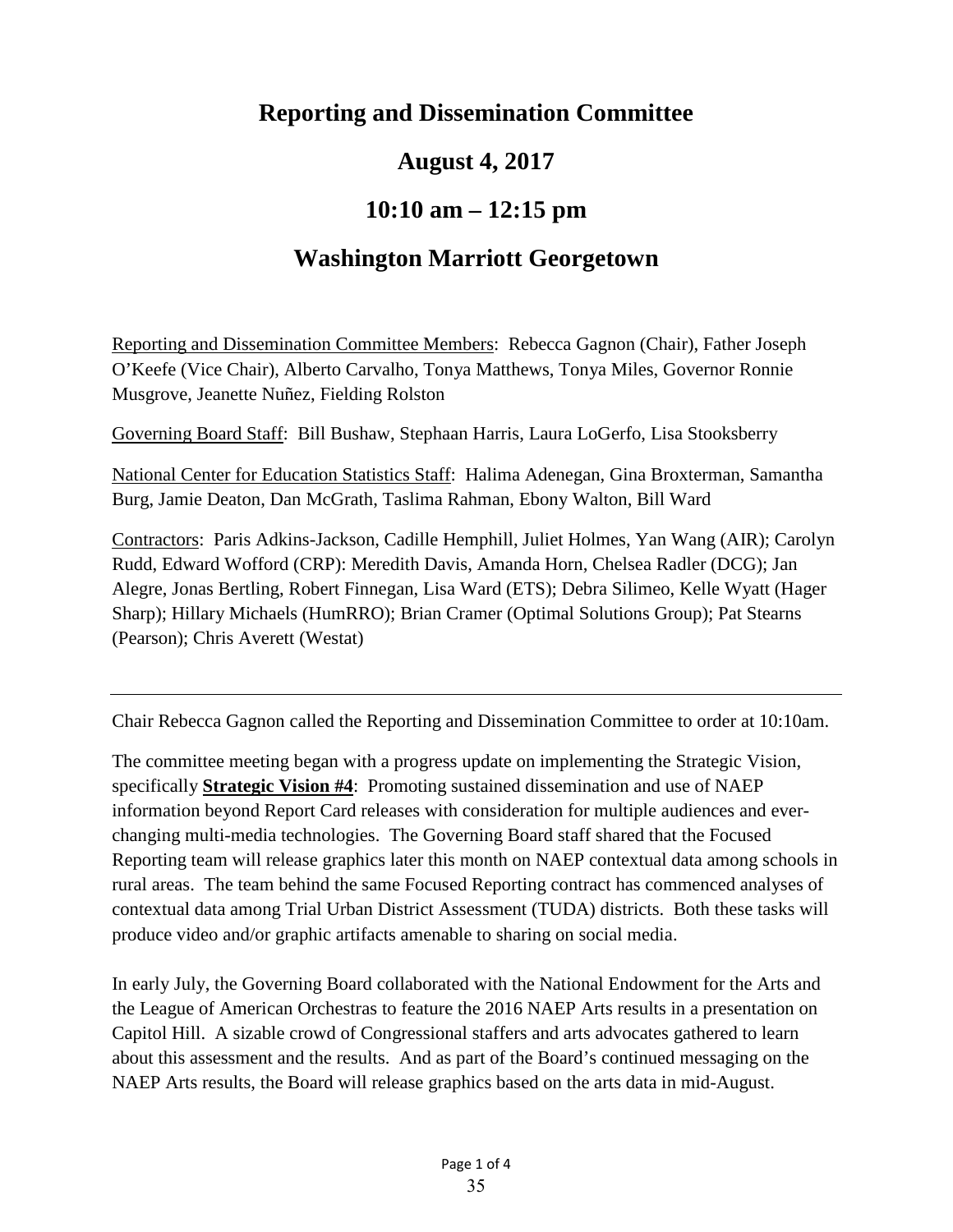Finally, by late September, the Board will award a new communications contract that will help fulfill major goals of the Strategic Vision, especially expanding partnerships and outreach.

The Reporting and Dissemination (R&D) Committee then heard a presentation by Ebony Walton of the National Center for Education Statistics (NCES) and Robert Finnegan of ETS about an innovative new series of reports using the contextual data from the 2015 NAEP Reading and Mathematics assessments. This presentation addressed **Strategic Vision #3**—expand the availability, utility, and use of NAEP resources in part by creating new resources to inform education policy and practice. The three reports in this new series focus on (1) student views; (2) computer access and use; and (3) classroom instruction. All three reports are due for release by NCES this fall.

The reports present an overarching narrative, then disaggregate the data by NAEP performance, by state and by district, by student subgroup, by engagement in learning opportunities, and across assessment years. Together the reports showcase the wealth and value of contextual data and offer new ways to visualize data. Each report's site will feature sortable charts, interactive graphs, and easily accessible information as well as links to the NAEP Data Explorer for deeper analysis.

Some of the more interesting findings from these reports include the high percentages of grade 4 students in Mississippi and in the District of Columbia who report that math is their favorite subject. Another report highlights the wide range of frequency in use of a computer during mathematics class, with 15% of students in California using a computer every day in math class compared to 47% of students in the District of Columbia and in Department of Defense schools. Many of the reports' findings may seem ostensibly obvious, however, the reports prove critically valuable in providing quantitative evidence for what may otherwise pass as intuition or assumption.

In discussing these new reports, committee members suggested looking beneath sometimes misleading course titles like algebra and breaking down gender differences further by race/ethnicity. Findings about gender differences in mathematics interest and confidence stimulated conversation among the committee about single sex schools and classes. The committee wondered if, in the reporting, computer access could be recast as digital connectivity, and if computer and internet access is the modern equivalent of number of books in the home as a marker of socioeconomic status. Reporting and Dissemination Committee member Tonya Matthews cautioned NCES to avoid any implication in the reports that the featured data can explain achievement gaps.

After this presentation, the committee members delved into **Strategic Vision #6**—continue improving the content, analysis, and reporting of NAEP contextual variables by considering the questions' relevance, sensitivity, and potential to provide meaningful context and insights for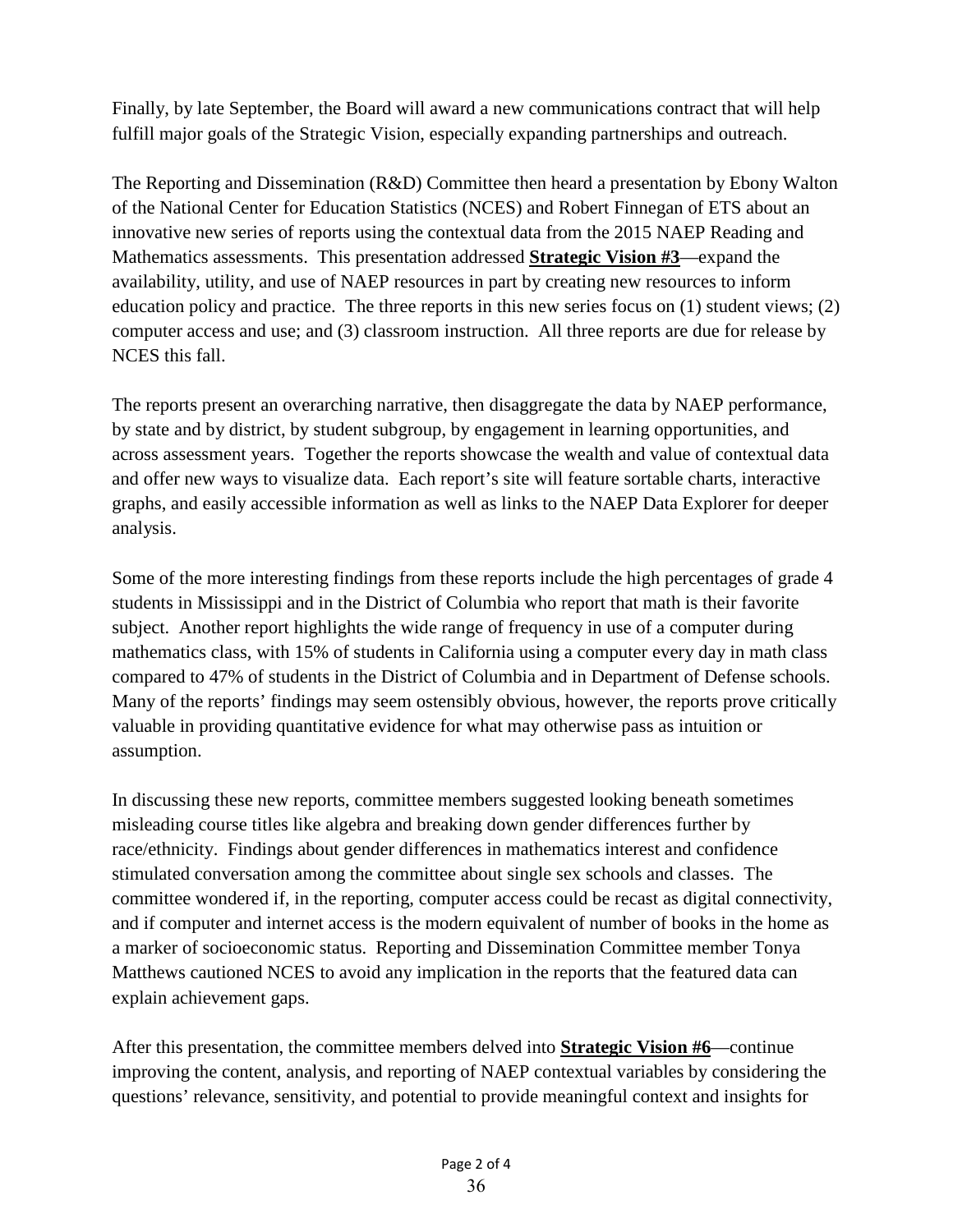policy and practice. Governing Board staff asked R&D members to review hundreds of contextual variables to decide what information to highlight in the messaging of the 2017 NAEP results.

Committee member Tonya Miles recommended analyzing teachers' responses to how they use assessment in their classroom planning and instruction and focusing on data that can be shared as best instructional practices, that is, practices linked to stronger performance on NAEP. Reporting and Dissemination Committee Vice Chair Father Joseph O'Keefe noted that any choice of variables to analyze and disseminate should be sensitive to the current political climate. Committee members concurred with Chair Gagnon's interest to learn from focus groups of teachers and school administrators about the survey questions they find most relevant and useful as a way for the Board to target messaging more directly.

R&D members then debated which of the subject-specific contextual data should be featured in the 2017 messaging and reporting. This discussion led Chair Rebecca Gagnon to propose inviting the Assessment Development Committee (ADC), which is responsible for reviewing those subject-specific contextual variables, to a joint meeting with R&D where the ADC members could share which subject-specific contextual data they deem most valuable to analyze, report, and disseminate.

This session segued seamlessly into the review of the core contextual variables for the 2021 operational NAEP administration. The committee discussed the phrasing and meaning of several items, including parental work and teachers' professional development. The Reporting and Dissemination Committee members suggested new items on teachers' participation in teacher-toteacher mentoring programs and students' thoughts about the postsecondary pathway for which their education is preparing them.

At this initial stage in the core contextual questionnaire review process, the committee members can make bold recommendations; NCES staff will return to the R&D Committee at a future point to share what ideas are feasible or infeasible to pilot for NAEP. In answering this call to think boldly, the Committee wished NCES to consider if and how to capture students' insecurity food insecurity, family instability, home insecurity, emotional safety (or lack thereof), immigration status—which affects their performance in school. Perhaps a simple question to students—how safe do you feel when walking to school?—can start addressing these critical issues. Governing Board staff member Laura LoGerfo promised to send the committee's feedback on the core contextual questionnaires to NCES.

Thus concluded the Reporting and Dissemination Committee meeting, which also represented the last meeting for outgoing Board members Governor Musgrove and Tonya Miles. They and their contributions will be dearly missed.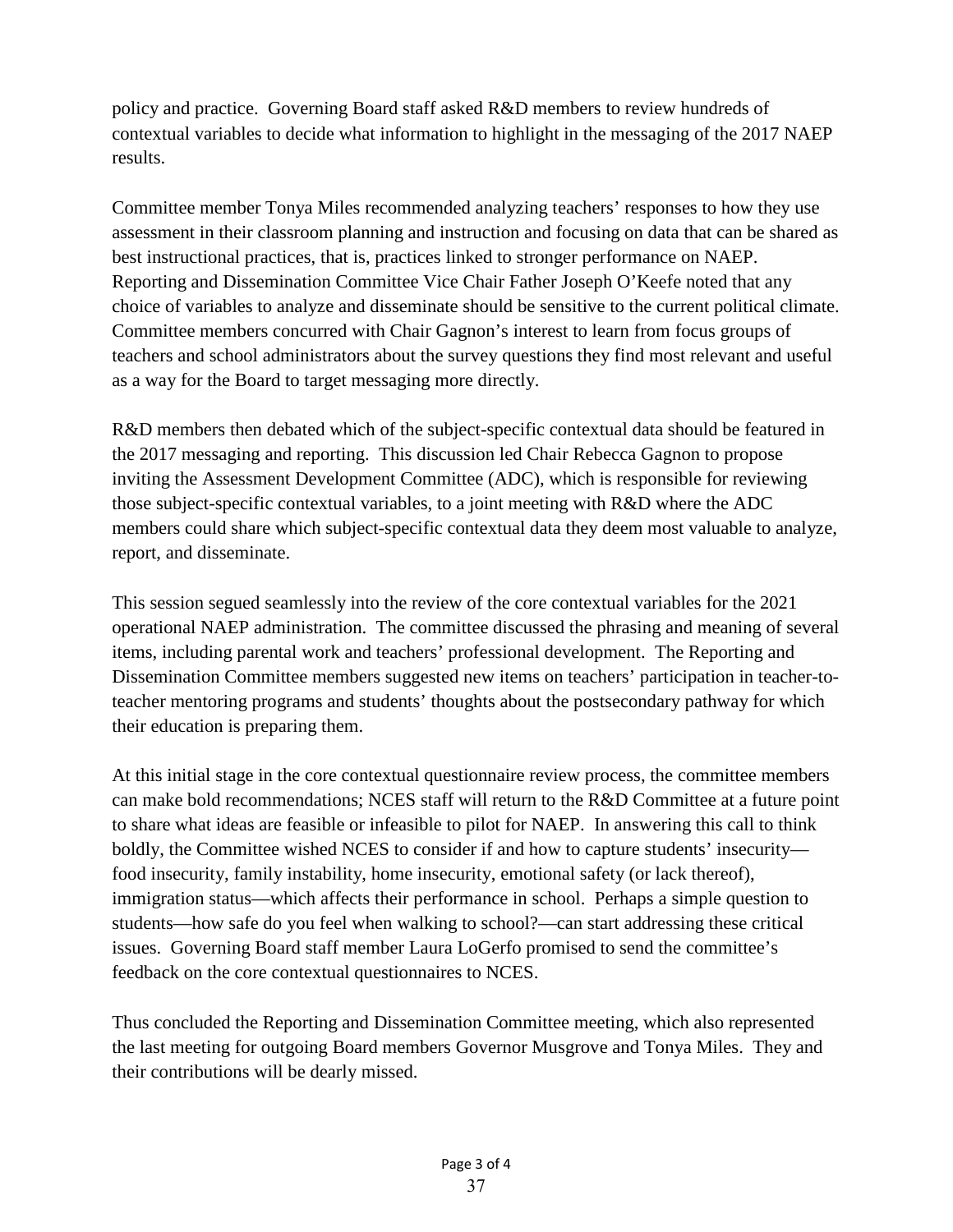I certify the accuracy of these minutes.

 $\tilde{z}$ 

Rebecca Gagnon Date Chair

August 28, 2017